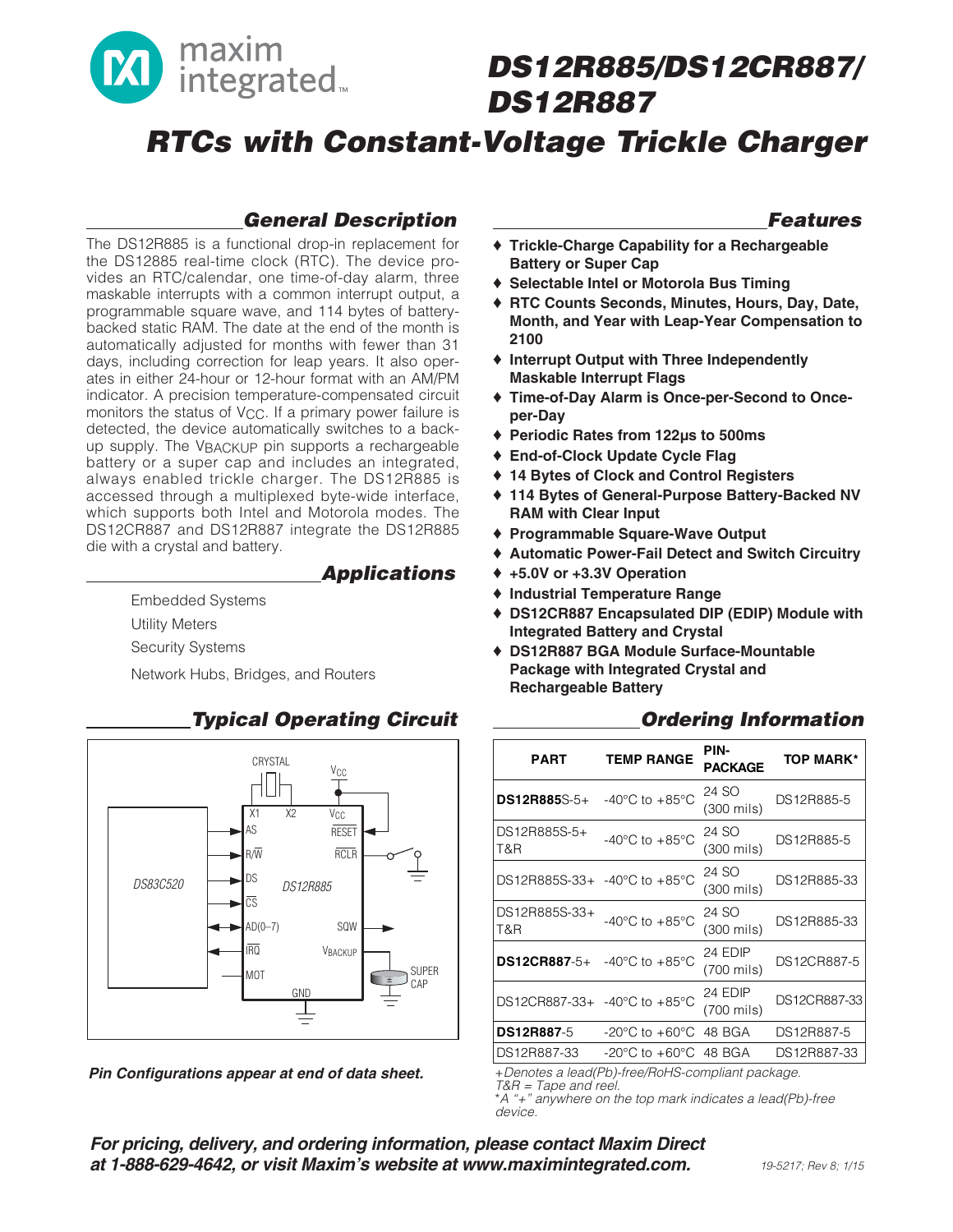### **ABSOLUTE MAXIMUM RATINGS**

| Voltage Range on $V_{CC}$ Pin Relative to Ground -0.3V to +6.0V |  |
|-----------------------------------------------------------------|--|
| Operating Temperature Range 40°C to +85°C                       |  |
| Operating Temperature Range                                     |  |
| (DS12R887-33 and DS12R887-5) -20°C to +60°C                     |  |
| Operating Temperature Range (All others) -20°C to +60°C         |  |
| Storage Temperature Range                                       |  |
|                                                                 |  |
|                                                                 |  |

| Lead Temperature (soldering, 10s)+260°C     |  |
|---------------------------------------------|--|
| (Note: EDIP is hand or wave-soldered only.) |  |
| Soldering Temperature (reflow)              |  |
|                                             |  |
|                                             |  |

Stresses beyond those listed under "Absolute Maximum Ratings" may cause permanent damage to the device. These are stress ratings only, and functional operation of the device at these or any other conditions beyond those indicated in the operational sections of the specifications is not implied. Exposure to absolute maximum rating conditions for extended periods may affect device reliability.

# **DC ELECTRICAL CHARACTERISTICS**

( $VC = VCCMIN$ ) **to**  $VCCMAX$ ),  $TA = -40^{\circ}C$  to  $+85^{\circ}C$ , (DS12R887-33 and DS12R887-5,  $TA = -20^{\circ}C$  to  $+60^{\circ}C$ ), unless otherwise noted.) (Note 1)

| <b>PARAMETER</b>                             | <b>SYMBOL</b>         | <b>CONDITIONS</b> | <b>MIN</b> | <b>TYP</b> | <b>MAX</b>        | <b>UNITS</b> |
|----------------------------------------------|-----------------------|-------------------|------------|------------|-------------------|--------------|
| Supply Voltage (Note 2)                      | <b>V<sub>CC</sub></b> | $-33$             | 2.97       | 3.3        | 3.63              | $\vee$       |
|                                              |                       | $-5$              | 4.5        | 5.0        | 5.5               |              |
| VBACKUP Input Voltage<br>(DS12R885 Only)     | <b>VBACKUP</b>        | (Note 2)          | 2.0        |            | VOUT              | $\vee$       |
| Input Logic 1                                | V <sub>IH</sub>       | (Note 2)          | 2.2        |            | $V_{CC}$ +<br>0.3 | $\vee$       |
| Input Logic 0                                | $V_{\parallel L}$     | (Note 2)          | $-0.3$     |            | $+0.8$            | $\vee$       |
| V <sub>CC</sub> Power-Supply Current         |                       | $-33$             |            | 0.7        | $\overline{2}$    | mA           |
| (Note 3)                                     | ICC1                  | $-5$              |            | 0.8        | $\overline{2}$    |              |
| V <sub>CC</sub> Standby Current (Note 4)     | <b>Iccs</b>           | $-5$              |            | 0.250      | 0.5               | mA           |
|                                              |                       | $-33$             |            | 0.140      | 0.3               |              |
| Input Leakage                                | ÌЩ.                   |                   | $-1.0$     |            | $+1.0$            | μA           |
| I/O Leakage                                  | $I_{OL}$              | (Note 5)          | $-1.0$     |            | $+1.0$            | μA           |
| Input Current                                | <b>IMOT</b>           | (Note 6)          | $-1.0$     |            | $+500$            | μA           |
| Output Current at 2.4V                       | $I_{OH}$              | (Note 2)          | $-1.0$     |            |                   | mA           |
| Output Current at 0.4V                       | <b>I</b> OL           | (Note 2)          |            |            | 4.0               | mA           |
| Power-Fail Voltage (Note 2)                  | V <sub>PF</sub>       | -33               | 2.7        | 2.88       | 2.97              | $\vee$       |
|                                              |                       | $-5$              | 4.05       | 4.33       | 4.5               |              |
| <b>VRT Trip Point</b>                        | <b>VRTTRIP</b>        | $-33$             | 1.3        |            |                   | V            |
|                                              |                       | $-5$              |            |            |                   |              |
| Trickle-Charger Current-Limiting<br>Resistor | R1                    | DS12R885 Only     |            | 10         |                   | $k\Omega$    |
| Trickle-Charger Output Voltage               | <b>VOUT</b>           | DS12R885 Only     |            | 3.05       |                   | $\vee$       |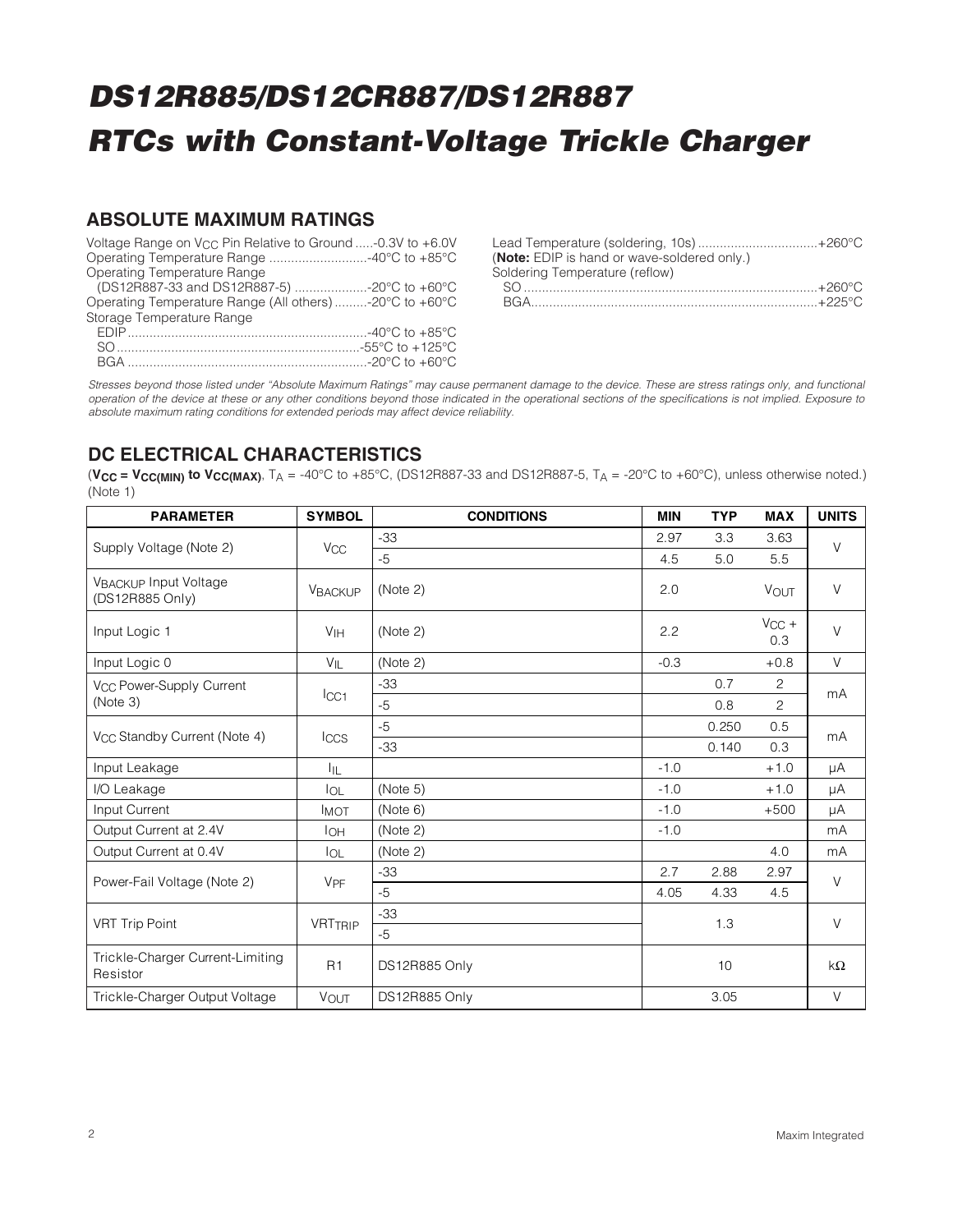## **DC ELECTRICAL CHARACTERISTICS (DS12R885 Only)**

 $(**V_{CC** = **OV**, **V BACKUP** = **3.2V**,  $T_A = -40^{\circ}$ C to  $+85^{\circ}$ C, unless otherwise noted.) (Note 1)$ 

| <b>PARAMETER</b>                                                        | <b>SYMBOL</b>          | <b>CONDITIONS</b> | MIN | <b>TYP</b> | <b>MAX</b> | UNITS |
|-------------------------------------------------------------------------|------------------------|-------------------|-----|------------|------------|-------|
| VBACKUP Current (OSC On);<br>$T_A = +25^{\circ}C$ , $V_{BACKUP} = 3.0V$ | BACKUP2                | (Note 7)          |     | 800        | 1000       | nA    |
| VBACKUP Current (Oscillator Off)                                        | ' IBACKUPDR   (Note 7) |                   |     |            | 100        | nA    |

### **AC ELECTRICAL CHARACTERISTICS**

 $(**V_{CC}** = 4.5**V**$  to 5.5**V**, T<sub>A</sub> = -40°C to +85°C, (DS12R887-33 and DS12R887-5, T<sub>A</sub> = -20°C to +60°C.)) (Note 1)

| <b>PARAMETER</b>                                          | <b>SYMBOL</b>           | <b>CONDITIONS</b> | <b>MIN</b>  | <b>TYP</b> | <b>MAX</b>     | <b>UNITS</b> |
|-----------------------------------------------------------|-------------------------|-------------------|-------------|------------|----------------|--------------|
| Cycle Time                                                | tcyc                    |                   | 180         |            | DC             | ns           |
| Pulse Width, DS Low or R/W                                | PW <sub>EL</sub>        |                   | 80          |            |                | ns           |
| Pulse Width, DS High or R/W                               | PWEH                    |                   | 65          |            |                | ns           |
| Input Rise and Fall                                       | $t_R$ , $t_F$           |                   |             |            | 30             | ns           |
| $R/\overline{W}$ Hold Time                                | t <sub>RWH</sub>        |                   | $\mathbf 0$ |            |                | ns           |
| R/W Setup Time Before DS/E                                | t <sub>RWS</sub>        |                   | 10          |            |                | ns           |
| Chip-Select Setup Time Before<br>$DS$ or $R/\overline{W}$ | tcs                     |                   | 5           |            |                | ns           |
| Chip-Select Hold Time                                     | tcH                     |                   | $\mathbf 0$ |            |                | ns           |
| Read-Data Hold Time                                       | <b>t</b> <sub>DHR</sub> |                   | 5           |            | 35             | ns           |
| Write-Data Hold Time                                      | t <sub>DHW</sub>        |                   | 0           |            |                | ns           |
| Address Valid Time to AS Fall                             | tasL                    |                   | 20          |            |                | ns           |
| Address Hold Time to AS Fall                              | <b>tAHL</b>             |                   | 5           |            |                | ns           |
| Delay Time DS/E to AS Rise                                | tasp                    |                   | 10          |            |                | ns           |
| Pulse Width AS High                                       | <b>PWASH</b>            |                   | 30          |            |                | ns           |
| Delay Time, AS to DS/E Rise                               | t <sub>ASED</sub>       |                   | 35          |            |                | ns           |
| Output Data Delay Time from DS<br>or $R/\sqrt{W}$         | t <sub>DDR</sub>        | (Note 8)          | 15          |            | 60             | ns           |
| Data Setup Time                                           | t <sub>DSW</sub>        |                   | 50          |            |                | ns           |
| Reset Pulse Width                                         | t <sub>RWL</sub>        |                   | 5           |            |                | μs           |
| <b>IRQ</b> Release from DS                                | tirps                   |                   | $\mathbf 0$ |            | 2              | μs           |
| <b>IRQ</b> Release from RESET                             | t <sub>IRR</sub>        |                   | 0           |            | $\overline{c}$ | $\mu s$      |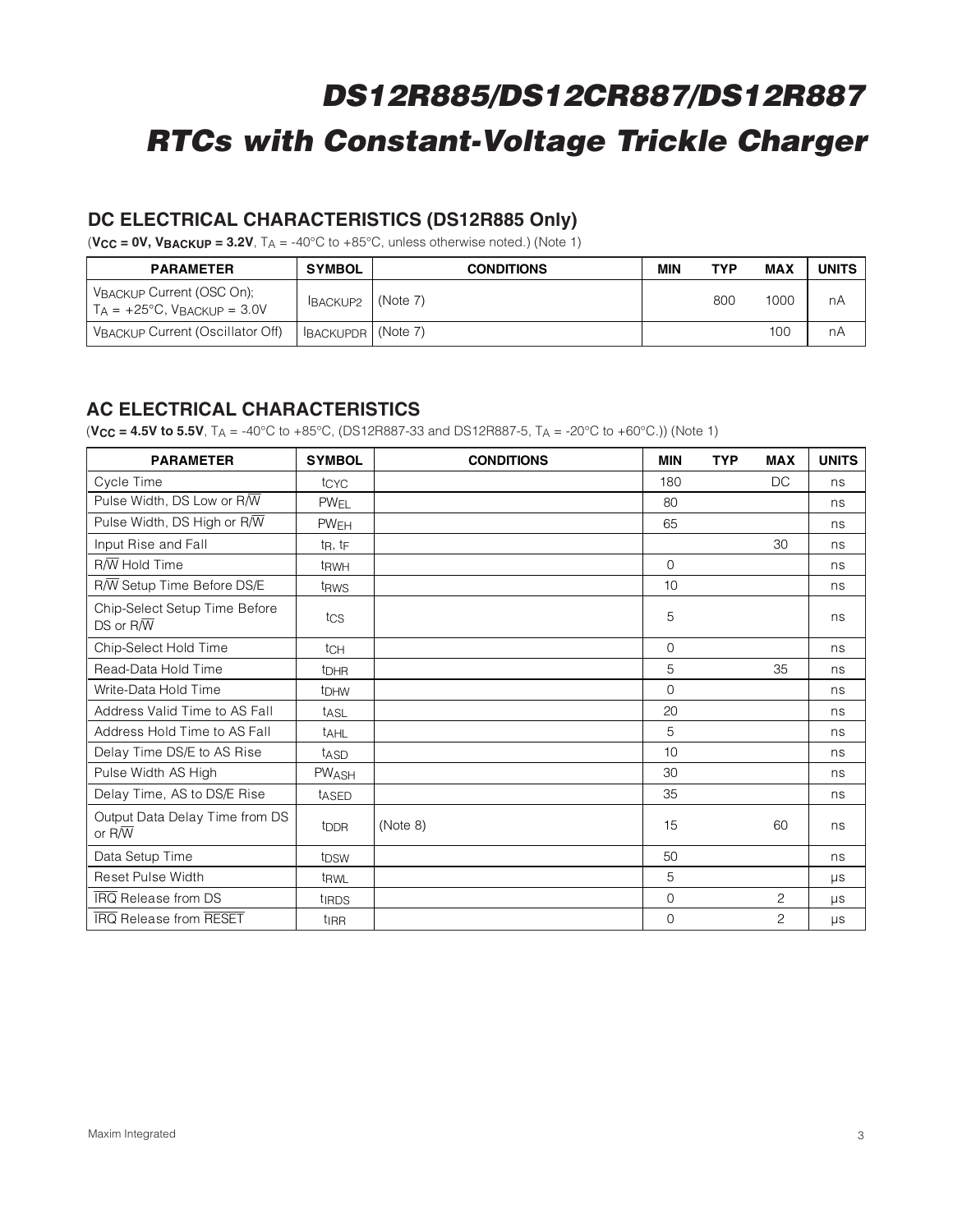### **AC ELECTRICAL CHARACTERISTICS**

**(V<sub>CC</sub>** = **2.97V to 3.63V**,  $T_A$  = -40°C to +85°C, (DS12R887-33 and DS12R887-5,  $T_A$  = -20°C to +60°C.)) (Note 1)

| <b>PARAMETER</b>                                          | <b>SYMBOL</b>             | <b>CONDITIONS</b> | <b>MIN</b>  | <b>TYP</b> | <b>MAX</b>     | <b>UNITS</b> |
|-----------------------------------------------------------|---------------------------|-------------------|-------------|------------|----------------|--------------|
| Cycle Time                                                | tcyc                      |                   | 280         |            | DC             | ns           |
| Pulse Width, DS Low or R/W High                           | <b>PW<sub>EL</sub></b>    |                   | 130         |            |                | ns           |
| Pulse Width, DS High or R/W Low                           | <b>PWEH</b>               |                   | 90          |            |                | ns           |
| Input Rise and Fall                                       | $t_{\rm R}$ , $t_{\rm F}$ |                   |             |            | 30             | ns           |
| $R\overline{W}$ Hold Time                                 | t <sub>RWH</sub>          |                   | $\Omega$    |            |                | ns           |
| R/W Setup Time Before DS                                  | t <sub>RWS</sub>          |                   | 15          |            |                | ns           |
| Chip-Select Setup Time Before<br>$DS$ or $R/\overline{W}$ | tcs                       |                   | 8           |            |                | ns           |
| Chip-Select Hold Time                                     | tch                       |                   | $\mathbf 0$ |            |                | ns           |
| Read-Data Hold Time                                       | <b>t</b> <sub>DHR</sub>   |                   | 5           |            | 55             | ns           |
| Write-Data Hold Time                                      | <b>t</b> DHW              |                   | $\Omega$    |            |                | ns           |
| Address Valid Time to AS Fall                             | tası                      |                   | 30          |            |                | ns           |
| Address Hold Time to AS Fall                              | <sup>t</sup> AHL          |                   | 15          |            |                | ns           |
| Delay Time DS to AS Rise                                  | tasp                      |                   | 15          |            |                | ns           |
| Pulse Width AS High                                       | PWASH                     |                   | 45          |            |                | ns           |
| Delay Time, AS to DS Rise                                 | tased                     |                   | 55          |            |                | ns           |
| Output Data Delay Time from DS<br>or $R/\overline{W}$     | t <sub>DDR</sub>          | (Note 8)          | 20          |            | 80             | ns           |
| Data Setup Time                                           | t <sub>DSW</sub>          |                   | 70          |            |                | ns           |
| Reset Pulse Width                                         | t <sub>RWL</sub>          |                   | 5           |            |                | <b>US</b>    |
| <b>IRQ</b> Release from DS                                | tiRDS                     |                   | $\Omega$    |            | 2              | <b>US</b>    |
| <b>IRQ</b> Release from RESET                             | t <sub>IRR</sub>          |                   | $\mathbf 0$ |            | $\overline{c}$ | $\mu s$      |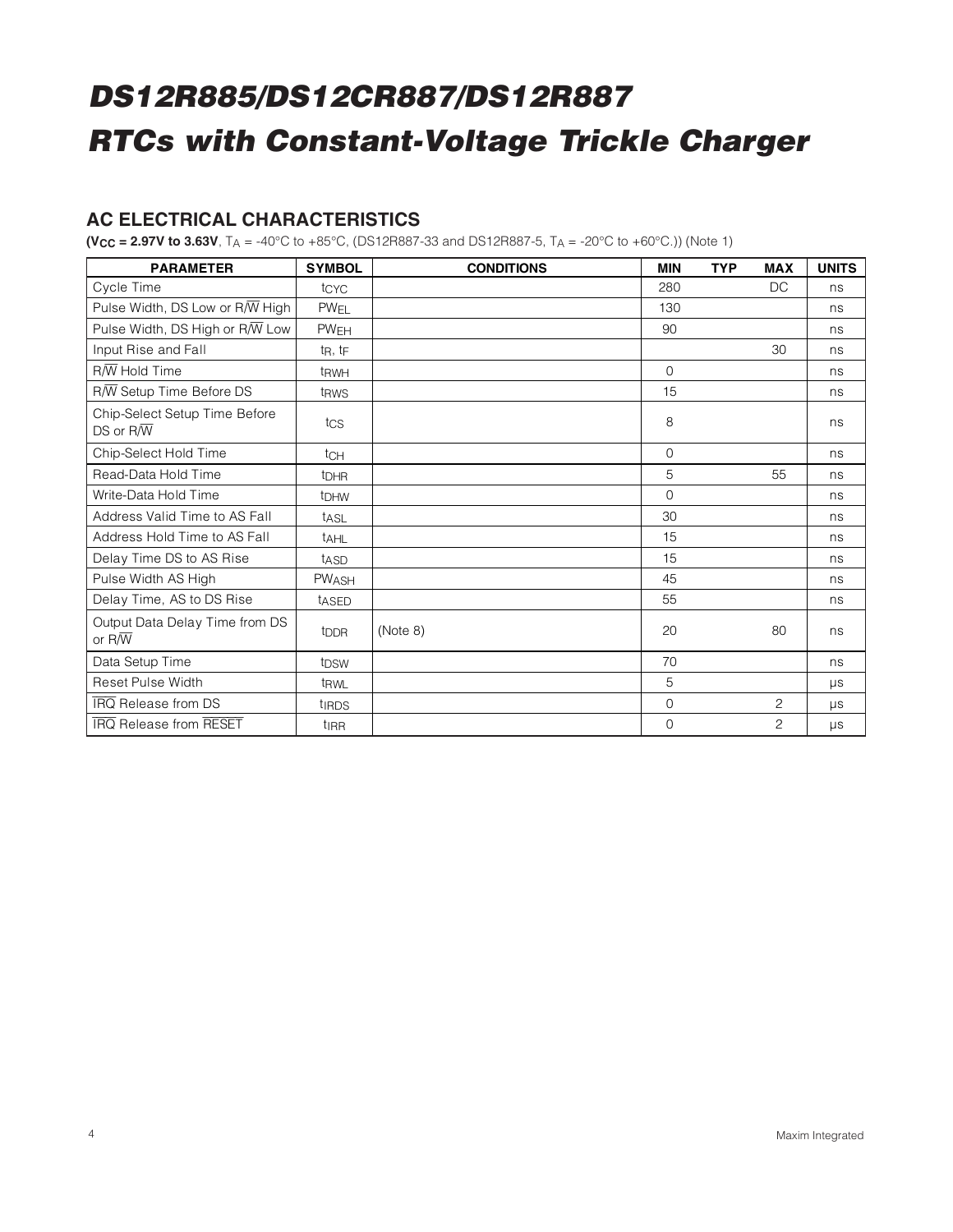

## **Motorola Bus Read/Write Timing**

**Intel Bus Write Timing**

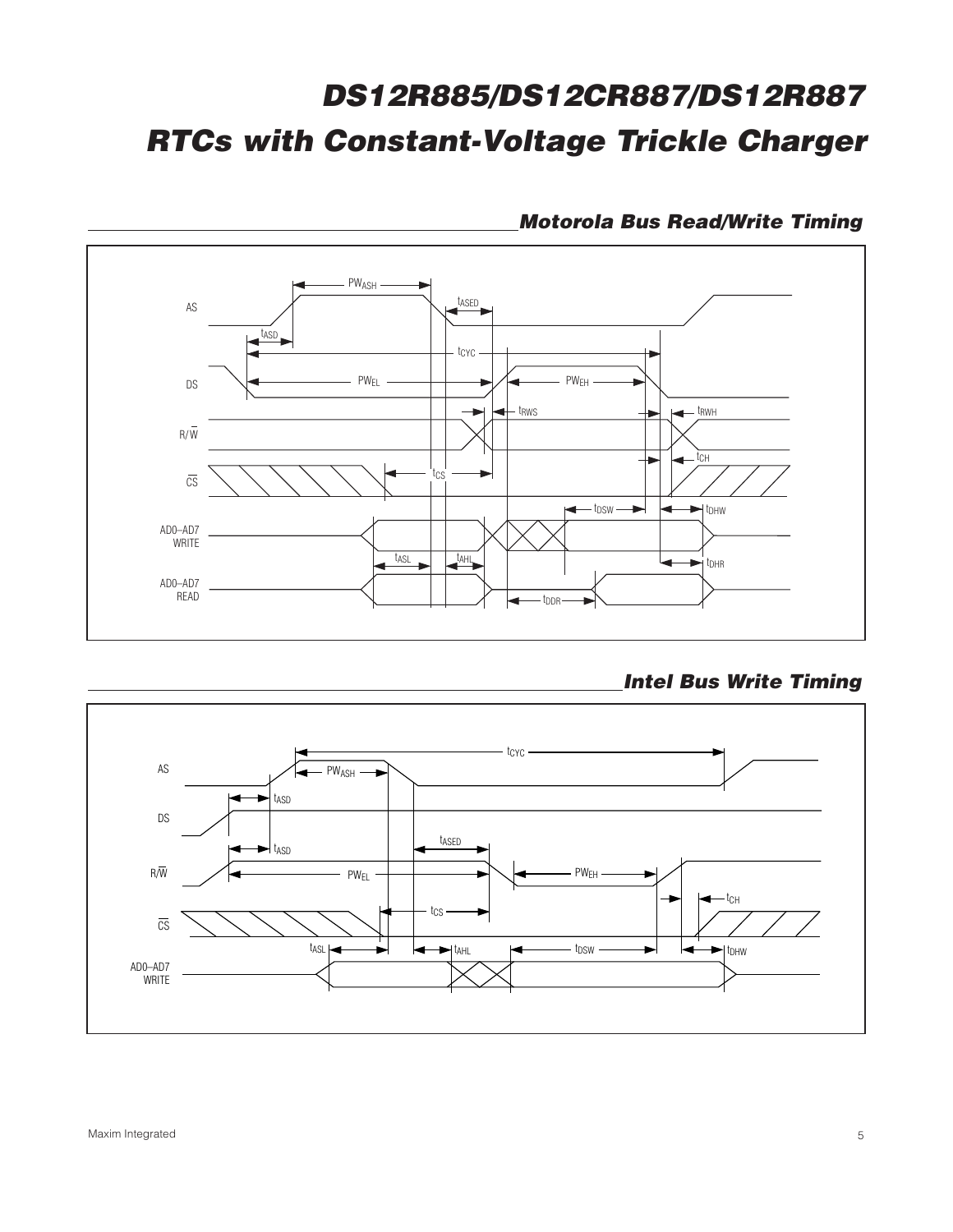

**Intel Bus Read Timing**

# IRQ **Release Delay Timing**



**Power-Up/Power-Down Timing**

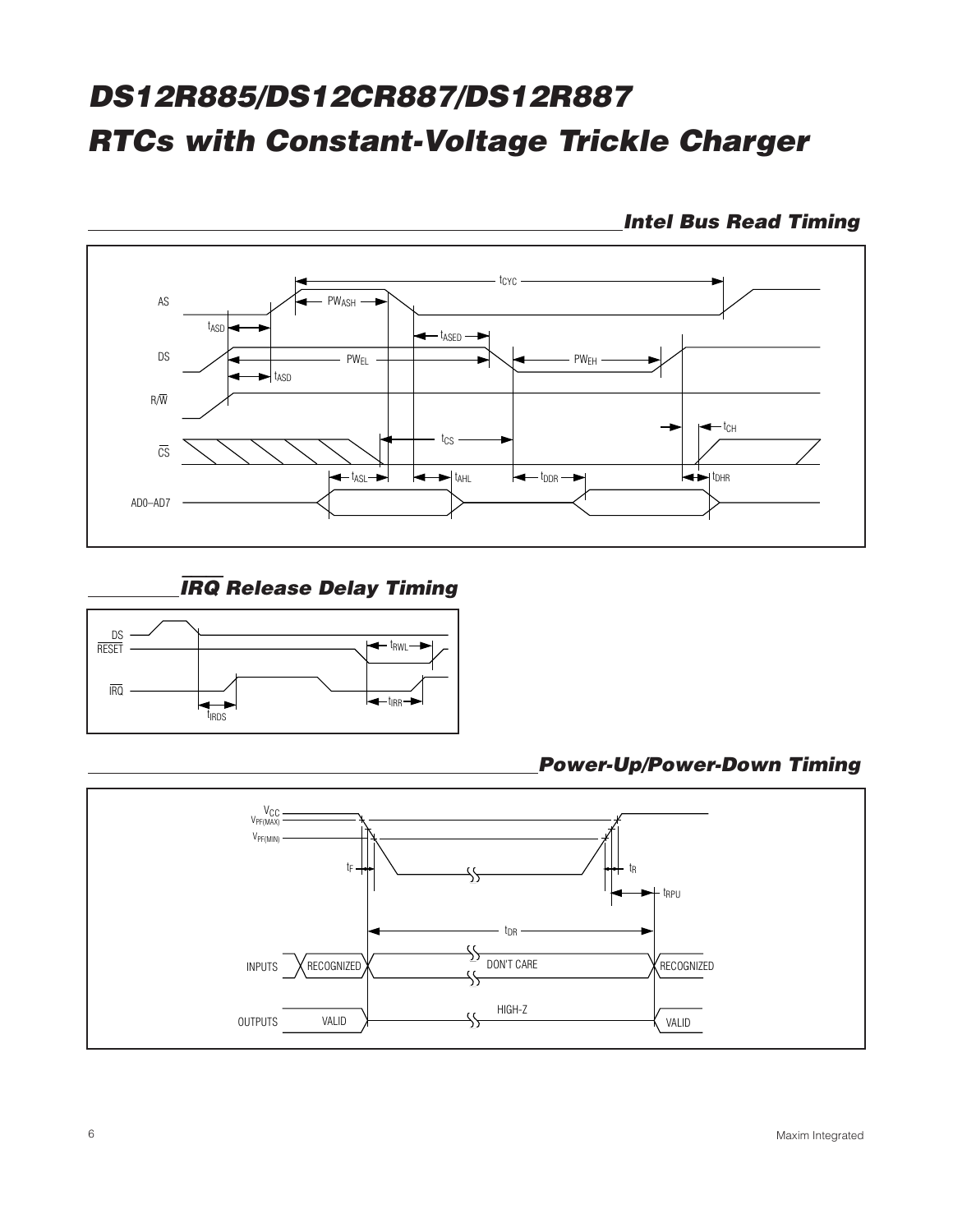## **POWER-UP/POWER-DOWN CHARACTERISTICS**

 $(T_A = -40^{\circ}C \text{ to } +85^{\circ}C$ , (DS12R887-33 and DS12R887-5,  $T_A = -20^{\circ}C \text{ to } +60^{\circ}C$ .)) (Note 1)

| <b>PARAMETER</b>                                               | <b>SYMBOL</b> | <b>CONDITIONS</b> | MIN | <b>TYP</b> | MAX | <b>UNITS</b> |
|----------------------------------------------------------------|---------------|-------------------|-----|------------|-----|--------------|
| Recovery at Power-Up                                           | trpu          |                   | 20  |            | 200 | ms           |
| V <sub>CC</sub> Fall Time; V <sub>PF(MAX)</sub> to<br>VPF(MIN) | tF            |                   | 300 |            |     | μs           |
| V <sub>CC</sub> Rise Time; V <sub>PF(MIN)</sub> to<br>VPF(MAX) | tR            |                   | 0   |            |     | μs           |

### **DATA RETENTION (DS12CR887)**

| <b>PARAMETER</b>            | <b>SYMBOL</b> | <b>CONDITIONS</b>                           | MIN | TVP | <b>MAX</b> | UNIT! |
|-----------------------------|---------------|---------------------------------------------|-----|-----|------------|-------|
| ' Expected Data Retention I | tdr           | 0.500<br>-<br>-<br>$\overline{\phantom{a}}$ |     |     |            | ears' |

### **CAPACITANCE**

 $(T_A = +25$ °C)

| <b>PARAMETER</b>                                  | <b>SYMBOL</b> | <b>CONDITIONS</b> | MIN | <b>TYP</b> | <b>MAX</b> | <b>UNITS</b> |
|---------------------------------------------------|---------------|-------------------|-----|------------|------------|--------------|
| Capacitance on All Input Pins<br>Except X1 and X2 | Сıм           | (Note 9)          |     |            | 10         | pF           |
| Capacitance on IRQ, SQW, and<br>l DQ Pins         | Cıo           | (Note 9)          |     |            | 10         | рF           |

## **AC TEST CONDITIONS**

| <b>PARAMETER</b>                                     | <b>TEST CONDITIONS</b>                                            |
|------------------------------------------------------|-------------------------------------------------------------------|
| Input Pulse Levels (-5)                              | 0 to 3.0V                                                         |
| Input Pulse Levels (-33)                             | 0 to 2.7V                                                         |
| Output Load Including Scope and Jig (-5)             | 50pF + 1TTL Gate                                                  |
| Output Load Including Scope and Jig (-33)            | 25pF + 1TTL Gate                                                  |
| Input and Output Timing Measurement Reference Levels | Input/Output: V <sub>IL</sub> maximum and V <sub>IH</sub> minimum |
| Input-Pulse Rise and Fall Times                      | 5 <sub>ns</sub>                                                   |

#### **WARNING: Negative undershoots below -0.3V while the part is in battery-backed mode may cause loss of data.**

**Note 1:** Limits at -40°C are guaranteed by design and not production tested.

**Note 2:** All voltages are referenced to ground.

**Note 3:** All outputs are open.

**Note 4:** Specified with  $\overline{CS} = DS = R/\overline{W} = \overline{RESET} = V_{CC}$ ; MOT, AS, AD0-AD7 = 0; VBACKUP open.

**Note 5:** Applies to the AD0 to AD7 pins, the  $\overline{IRQ}$  pin, and the SQW pin when each is in a high-impedance state.

**Note 6:** The MOT pin has an internal 20kΩ pulldown.

**Note 7:** Measured with a 32.768kHz crystal attached to X1 and X2.

**Note 8:** Measured with a 50pF capacitance load.

**Note 9:** Guaranteed by design. Not production tested.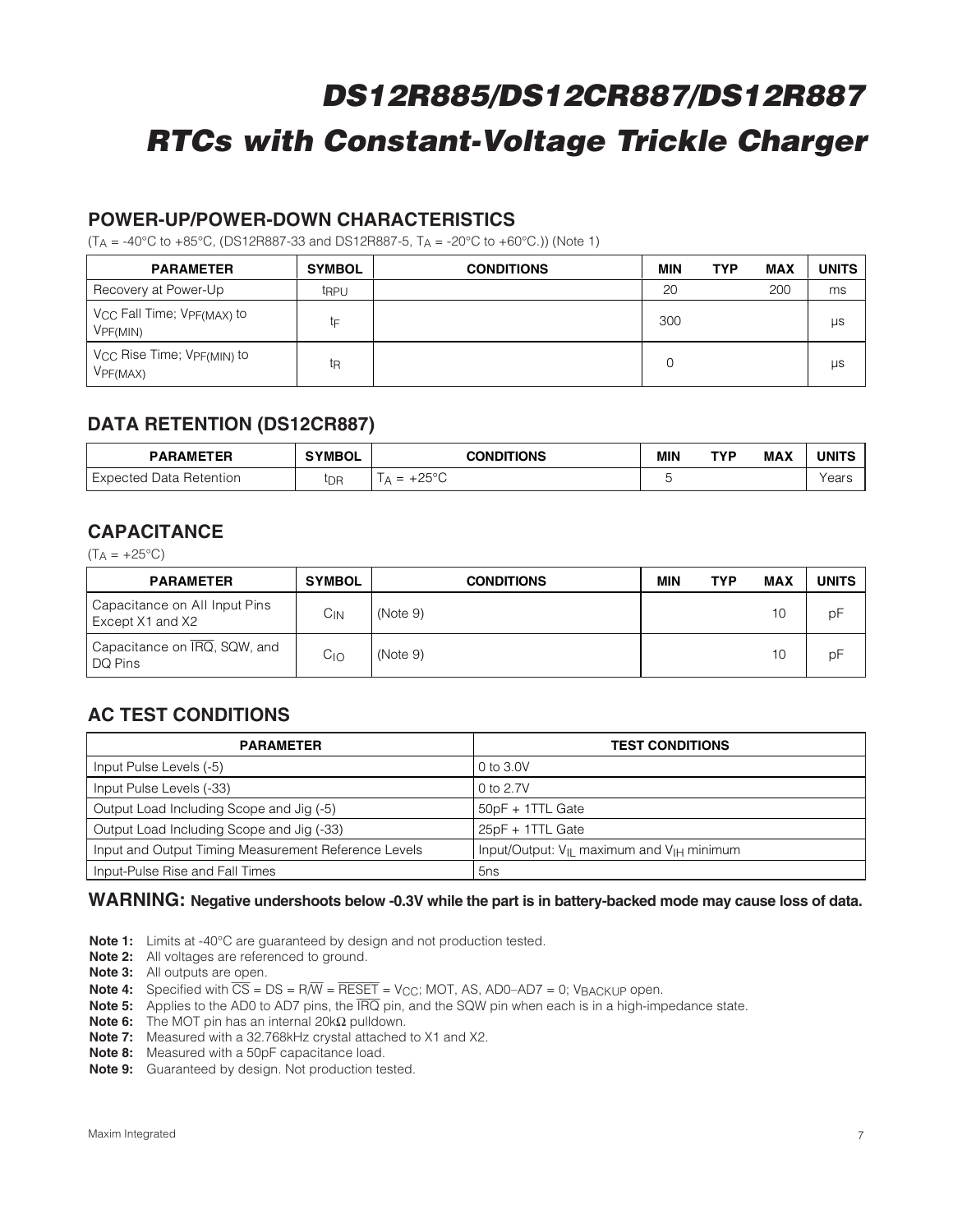( $V_{CC}$  = +3.3V,  $T_A$  = +25°C, unless otherwise noted.)





3.0





# **Typical Operating Characteristics**

**VBACKUP VS. VCC VS. IBACKUP (DS12R885)**

DS12R885 toc02

0μA -15μA

-30μA

-45μA -60μA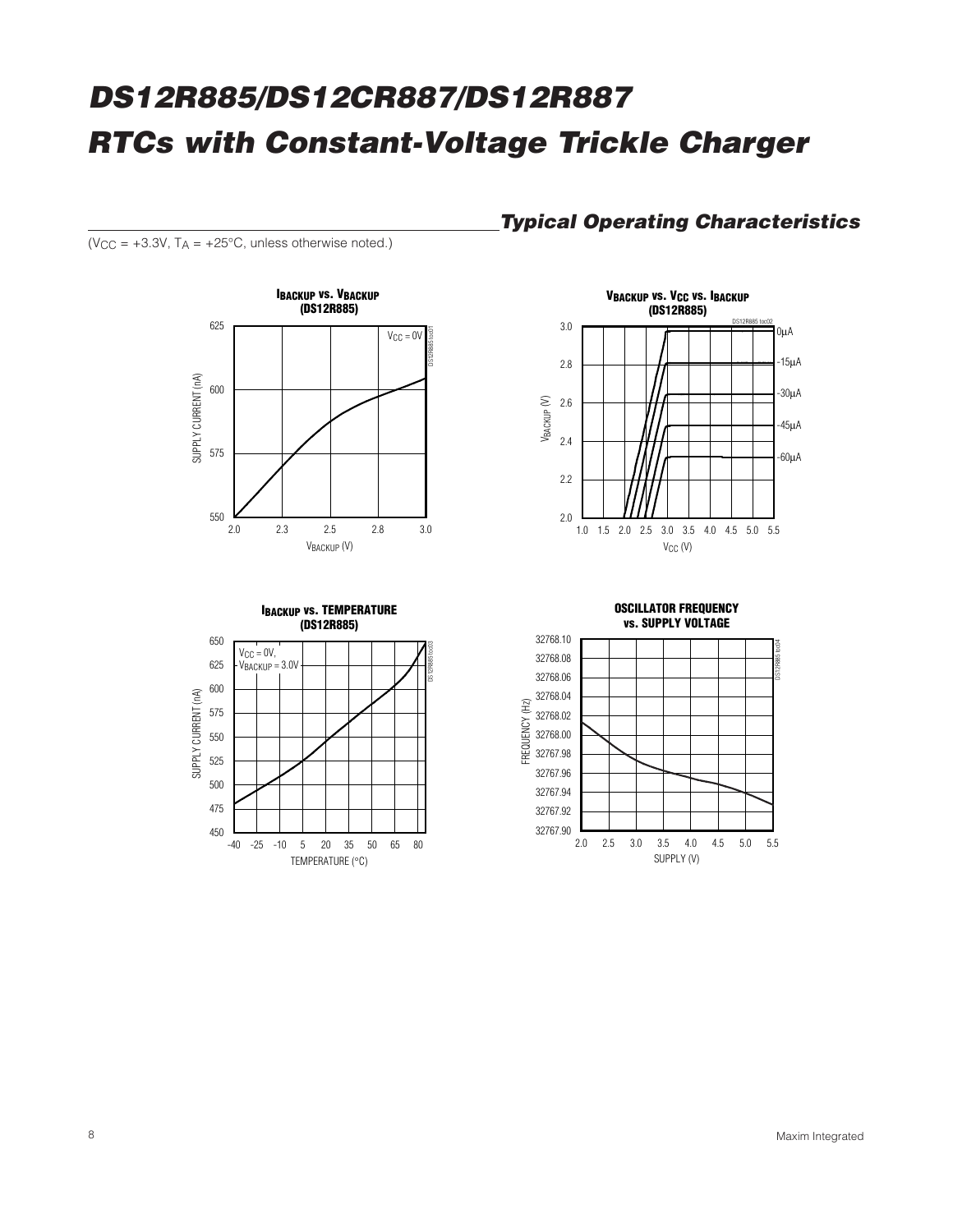## **Functional Diagram**



# **Pin Description**

|               | <b>PIN</b>  |                                                                   |               |                                                                                                                                                                                                                                                                                                                                                                                                                                                                                                                                                                                                                                                                                              |
|---------------|-------------|-------------------------------------------------------------------|---------------|----------------------------------------------------------------------------------------------------------------------------------------------------------------------------------------------------------------------------------------------------------------------------------------------------------------------------------------------------------------------------------------------------------------------------------------------------------------------------------------------------------------------------------------------------------------------------------------------------------------------------------------------------------------------------------------------|
| <b>SO</b>     | <b>EDIP</b> | <b>BGA</b>                                                        | <b>NAME</b>   | <b>FUNCTION</b>                                                                                                                                                                                                                                                                                                                                                                                                                                                                                                                                                                                                                                                                              |
|               |             | C <sub>5</sub>                                                    | <b>MOT</b>    | Motorola or Intel Bus Timing Selector. This pin selects one of two bus types. When<br>connected to V <sub>CC</sub> , Motorola bus timing is selected. When connected to GND or left<br>disconnected, Intel bus timing is selected. The pin has an internal pulldown resistor.                                                                                                                                                                                                                                                                                                                                                                                                                |
| $\mathcal{P}$ |             |                                                                   | X1            | Connections for Standard 32.768kHz Quartz Crystal. The internal oscillator circuitry is<br>designed for operation with a crystal having a 12.5pF specified load capacitance $(CL)$ .                                                                                                                                                                                                                                                                                                                                                                                                                                                                                                         |
| 3             |             |                                                                   | X2            | Pin X1 is the input to the oscillator and can optionally be connected to an external<br>32.768kHz oscillator. The output of the internal oscillator, pin X2, is left unconnected if<br>an external oscillator is connected to pin X1.                                                                                                                                                                                                                                                                                                                                                                                                                                                        |
| $4 - 11$      | $4 - 11$    | F4, D4,<br>F3, D3,<br>F <sub>2</sub> , D <sub>2</sub> ,<br>F1, D1 | $ADO-$<br>AD7 | Multiplexed, Bidirectional Address/Data Bus. The addresses are presented during the first<br>portion of the bus cycle and latched into the DS12R885 by the falling edge of AS. Write<br>data is latched by the falling edge of DS (Motorola timing) or the rising edge of $R\overline{W}$ (Intel<br>timing). In a read cycle, the DS12R885 outputs data during the latter portion of DS (DS and<br>$R\overline{W}$ high for Motorola timing, DS low and $R\overline{W}$ high for Intel timing). The read cycle is<br>terminated and the bus returns to a high-impedance state as DS transitions low in the case<br>of Motorola timing or as DS transitions high in the case of Intel timing. |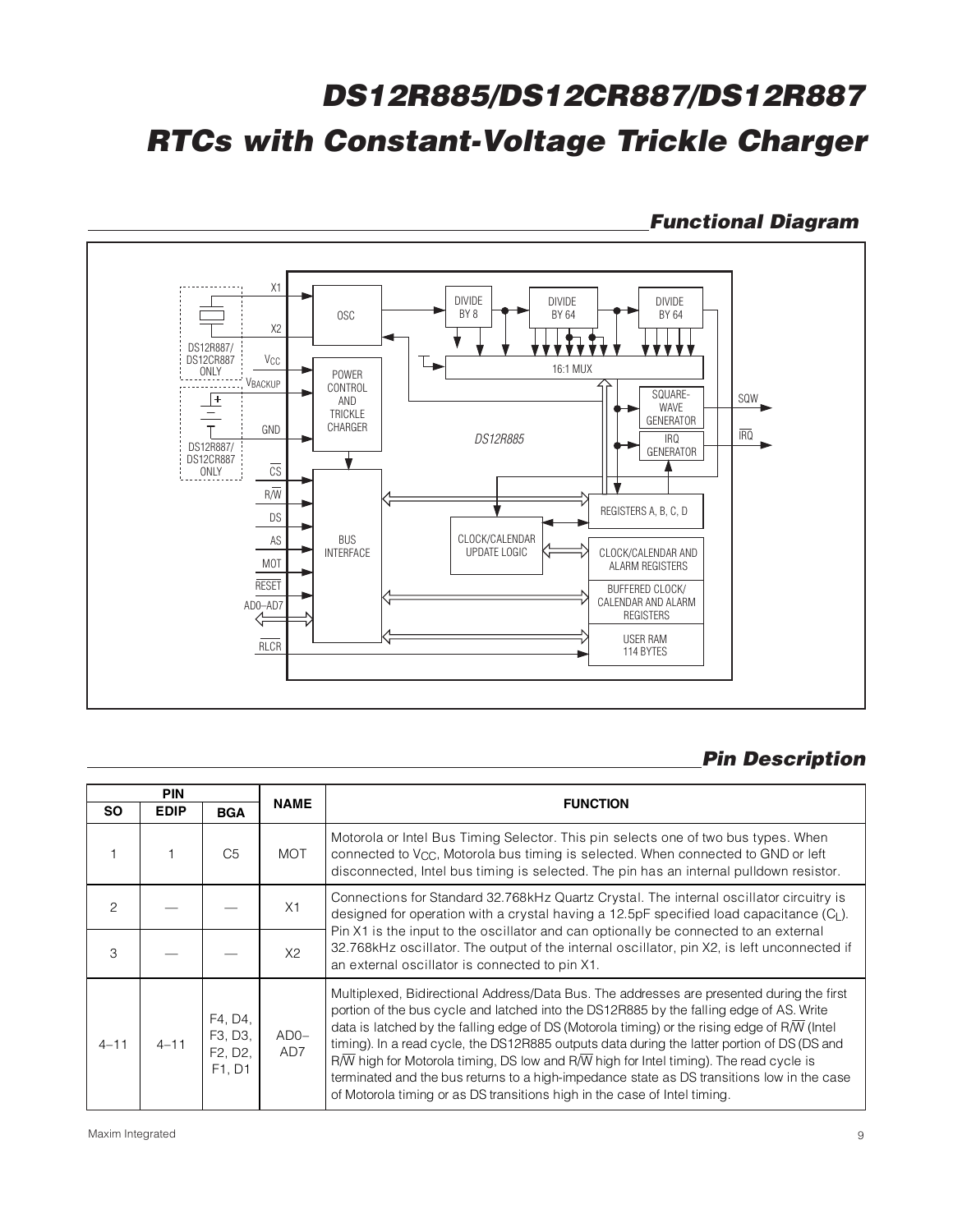# **Pin Description (continued)**

|           | PIN                    |                                 |                        |                                                                                                                                                                                                                                                                                                                                                                                                                                                                                                                                                                                                                                                                                                                                                                                 |  |  |  |  |  |
|-----------|------------------------|---------------------------------|------------------------|---------------------------------------------------------------------------------------------------------------------------------------------------------------------------------------------------------------------------------------------------------------------------------------------------------------------------------------------------------------------------------------------------------------------------------------------------------------------------------------------------------------------------------------------------------------------------------------------------------------------------------------------------------------------------------------------------------------------------------------------------------------------------------|--|--|--|--|--|
| <b>SO</b> | <b>EDIP</b>            | <b>BGA</b>                      | <b>NAME</b>            | <b>FUNCTION</b>                                                                                                                                                                                                                                                                                                                                                                                                                                                                                                                                                                                                                                                                                                                                                                 |  |  |  |  |  |
| 12, 16    | 12                     | $D5-D8$<br>$E1-E8$ ,<br>$F5-F8$ | <b>GND</b>             | Ground                                                                                                                                                                                                                                                                                                                                                                                                                                                                                                                                                                                                                                                                                                                                                                          |  |  |  |  |  |
| 13        | 13                     | C <sub>1</sub>                  | $\overline{\text{CS}}$ | Chip-Select Input. The active-low chip-select signal must be asserted low for a bus cycle<br>in the DS12R885 to be accessed. CS must be kept in the active state during DS and AS<br>for Motorola timing and during DS and R $\overline{W}$ for Intel timing. Bus cycles that take place<br>without asserting CS latch addresses, but no access occurs. When V <sub>CC</sub> is below V <sub>PF</sub> volts,<br>the DS12R885 inhibits access by internally disabling the $\overline{\text{CS}}$ input. This action protects the<br>RTC data and the RAM data during power outages.                                                                                                                                                                                              |  |  |  |  |  |
| 14        | 14                     | C <sub>3</sub>                  | AS                     | Address Strobe Input. A positive-going address-strobe pulse serves to demultiplex the<br>bus. The falling edge of AS causes the address to be latched within the DS12R885. The<br>next rising edge that occurs on the AS bus clears the address regardless of whether CS is<br>asserted. An address strobe must immediately precede each write or read access. If a<br>write or read is performed with $\overline{\text{CS}}$ deasserted, another address strobe must be performed<br>prior to a read or write access with $\overline{\text{CS}}$ asserted.                                                                                                                                                                                                                     |  |  |  |  |  |
| 15        | 15                     | C <sub>2</sub>                  | $R/\overline{W}$       | Read/Write Input. The R $\overline{W}$ pin has two modes of operation. When the MOT pin is<br>connected to V <sub>CC</sub> for Motorola timing, R $\overline{W}$ is at a level that indicates whether the current<br>cycle is a read or write. A read cycle is indicated with a high level on $R/\overline{W}$ while DS is high.<br>A write cycle is indicated when $R/\overline{W}$ is low during DS. When the MOT pin is connected to<br>GND for Intel timing, the R $\overline{N}$ signal is an active-low signal. In this mode, the R $\overline{N}$ pin<br>operates in a similar fashion as the write-enable signal $(\overline{\text{WE}})$ on generic RAMs. Data are<br>latched on the rising edge of the signal.                                                        |  |  |  |  |  |
| 22        | 2, 3, 16,<br>$20 - 22$ | A <sub>3</sub>                  | N.C.                   | No Connection. This pin should remain unconnected. On the EDIP, these pins are missing<br>by design.                                                                                                                                                                                                                                                                                                                                                                                                                                                                                                                                                                                                                                                                            |  |  |  |  |  |
| 17        | 17                     | A <sub>1</sub>                  | <b>DS</b>              | Data Strobe or Read Input. The DS pin has two modes of operation depending on the level of<br>the MOT pin. When the MOT pin is connected to V <sub>CC</sub> , Motorola bus timing is selected. In this<br>mode, DS is a positive pulse during the latter portion of the bus cycle and is called data<br>strobe. During read cycles, DS signifies the time that the DS12R885 is to drive the<br>bidirectional bus. In write cycles, the trailing edge of DS causes the DS12R885 to latch the<br>written data. When the MOT pin is connected to GND, Intel bus timing is selected. DS<br>identifies the time period when the DS12R885 drives the bus with read data. In this mode, the<br>DS pin operates in a similar fashion as the output-enable (OE) signal on a generic RAM. |  |  |  |  |  |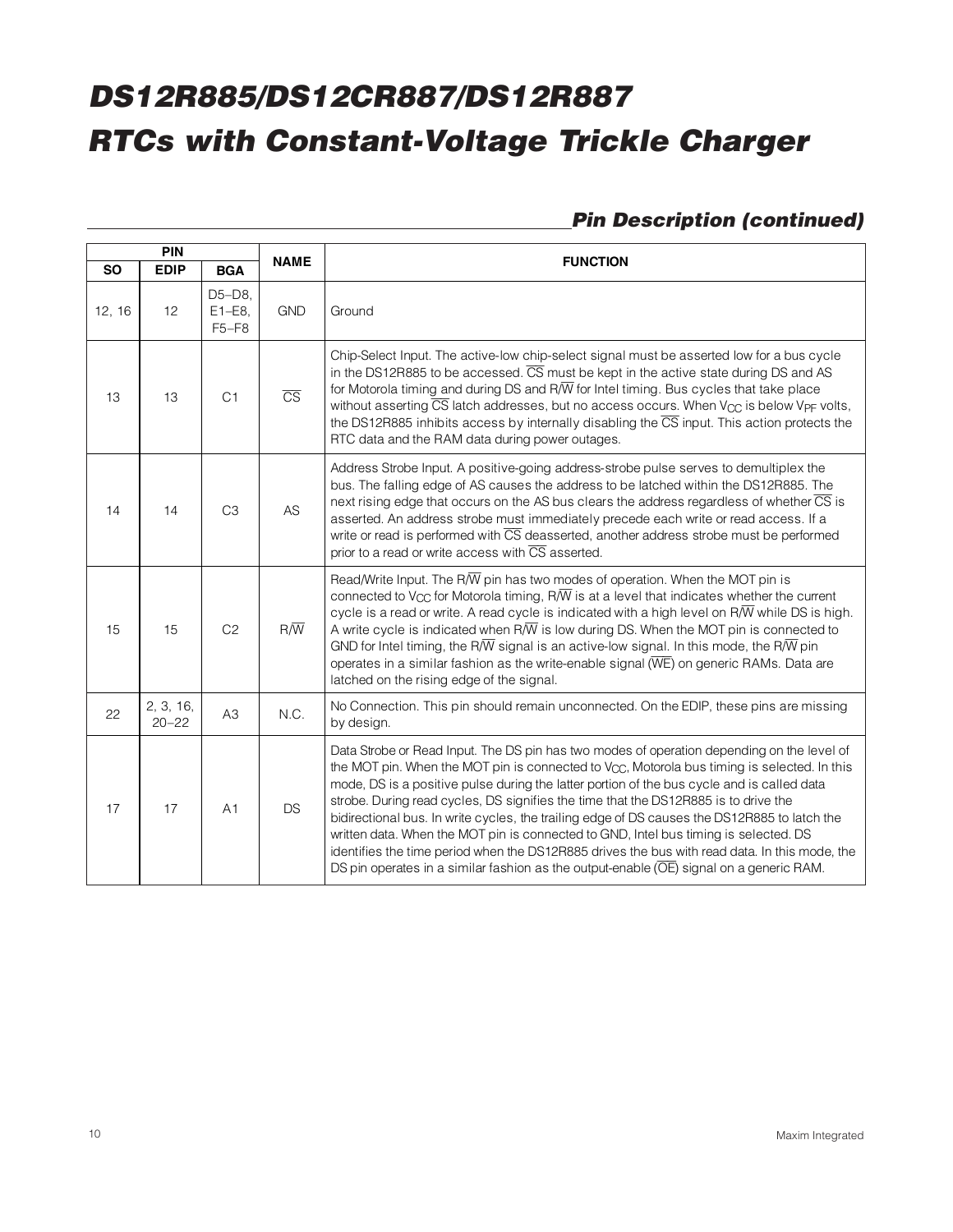# **Pin Description (continued)**

| <b>PIN</b> |             |                                  |                |                                                                                                                                                                                                                                                                                                                                                                                                                                                                                                                                                                                                                                                                                                                                                                                                                                                                                                                                                                                                                                                                                                                                                                                                                                                                                                                                                                            |  |  |  |
|------------|-------------|----------------------------------|----------------|----------------------------------------------------------------------------------------------------------------------------------------------------------------------------------------------------------------------------------------------------------------------------------------------------------------------------------------------------------------------------------------------------------------------------------------------------------------------------------------------------------------------------------------------------------------------------------------------------------------------------------------------------------------------------------------------------------------------------------------------------------------------------------------------------------------------------------------------------------------------------------------------------------------------------------------------------------------------------------------------------------------------------------------------------------------------------------------------------------------------------------------------------------------------------------------------------------------------------------------------------------------------------------------------------------------------------------------------------------------------------|--|--|--|
| <b>SO</b>  | <b>EDIP</b> | <b>BGA</b>                       | <b>NAME</b>    | <b>FUNCTION</b>                                                                                                                                                                                                                                                                                                                                                                                                                                                                                                                                                                                                                                                                                                                                                                                                                                                                                                                                                                                                                                                                                                                                                                                                                                                                                                                                                            |  |  |  |
| 18         | 18          | A <sub>2</sub>                   | <b>RESET</b>   | Reset Input. The active-low RESET pin has no effect on the clock, calendar, or RAM. On<br>power-up, the RESET pin can be held low for a time to allow the power supply to<br>stabilize. The amount of time that RESET is held low is dependent on the application.<br>However, if RESET is used on power-up, the time RESET is low should exceed 200ms to<br>ensure that the internal timer that controls the DS12R885 on power-up has timed out.<br>When $\overline{\text{RESET}}$ is low and $V_{CC}$ is above $V_{PF}$ , the following occurs:<br>A. Periodic interrupt-enable (PIE) bit is cleared to 0.<br>B. Alarm interrupt-enable (AIE) bit is cleared to 0.<br>C. Update-ended interrupt-enable (UIE) bit is cleared to 0.<br>D. Periodic-interrupt flag (PF) bit is cleared to 0.<br>E. Alarm-interrupt flag (AF) bit is cleared to 0.<br>F. Update-ended interrupt flag (UF) bit is cleared to 0.<br>G. Interrupt-request status flag (IRQF) bit is cleared to 0.<br>H. IRQ pin is in the high-impedance state.<br>I. The device is not accessible until RESET is returned high.<br>J. Square-wave output-enable (SQWE) bit is cleared to 0.<br>In a typical application, $\overline{\text{RESET}}$ can be connected to $V_{\text{CC}}$ . This connection allows the<br>DS12R885 to go in and out of power fail without affecting any of the control registers. |  |  |  |
| 19         | 19          | A4                               | <b>IRQ</b>     | Interrupt Request Output. The $\overline{IRQ}$ pin is an active-low output of the DS12R885 that can<br>be used as an interrupt input to a processor. The $\overline{IRQ}$ output remains low as long as the<br>status bit causing the interrupt is present and the corresponding interrupt-enable bit is<br>set. The processor program normally reads the C register to clear the IRQ pin. The<br>RESET pin also clears pending interrupts. When no interrupt conditions are present, the<br>IRQ level is in the high-impedance state. Multiple interrupting devices can be<br>connected to an $\overline{\text{IRQ}}$ bus, provided that they are all open drain. The $\overline{\text{IRQ}}$ pin is an open-<br>drain output and requires an external pullup resistor to V <sub>CC</sub> .                                                                                                                                                                                                                                                                                                                                                                                                                                                                                                                                                                               |  |  |  |
| 20         |             |                                  | <b>VBACKUP</b> | Connection for Rechargeable Battery or Super Cap. This pin provides trickle charging<br>when $V_{CC}$ is greater than $V_{BACKUP}$ . On the DS12CR887 and DS12R887, the $V_{BACKUP}$ pin<br>is missing and is internally connected to a lithium cell.                                                                                                                                                                                                                                                                                                                                                                                                                                                                                                                                                                                                                                                                                                                                                                                                                                                                                                                                                                                                                                                                                                                      |  |  |  |
| 21         |             | A <sub>5</sub>                   | <b>RCLR</b>    | RAM Clear. The active-low RCLR pin is used to clear (set to logic 1) all 114 bytes of<br>general-purpose RAM, but does not affect the RAM associated with the RTC. To clear<br>the RAM, RCLR must be forced to an input logic 0 during battery-backup mode when<br>V <sub>CC</sub> is not applied. The RCLR function is designed to be used through a human<br>interface (shorting to ground manually or by a switch) and not to be driven with external<br>buffers. This pin is internally pulled up. Do not use an external pullup resistor on this<br>pin.                                                                                                                                                                                                                                                                                                                                                                                                                                                                                                                                                                                                                                                                                                                                                                                                              |  |  |  |
| 23         | 23          | C4                               | SQW            | Square-Wave Output. The SQW pin can output a signal from one of 13 taps provided by<br>the 15 internal divider stages of the RTC. The frequency of the SQW pin can be changed<br>by programming Register A, as shown in Table 3. The SQW signal can be turned on and<br>off using the SQWE bit in Register B. The SQW signal is not available when V <sub>CC</sub> is less<br>than V <sub>PF</sub> .                                                                                                                                                                                                                                                                                                                                                                                                                                                                                                                                                                                                                                                                                                                                                                                                                                                                                                                                                                       |  |  |  |
| 24         | 24          | $A6 - A8$ ,<br>B1-B8,<br>$C6-C8$ | Vcc            | DC Power Pin for Primary Power Supply. When VCC is applied within normal limits, the<br>device is fully accessible and data can be written and read. When V <sub>CC</sub> is below V <sub>PF</sub><br>reads and writes are inhibited.                                                                                                                                                                                                                                                                                                                                                                                                                                                                                                                                                                                                                                                                                                                                                                                                                                                                                                                                                                                                                                                                                                                                      |  |  |  |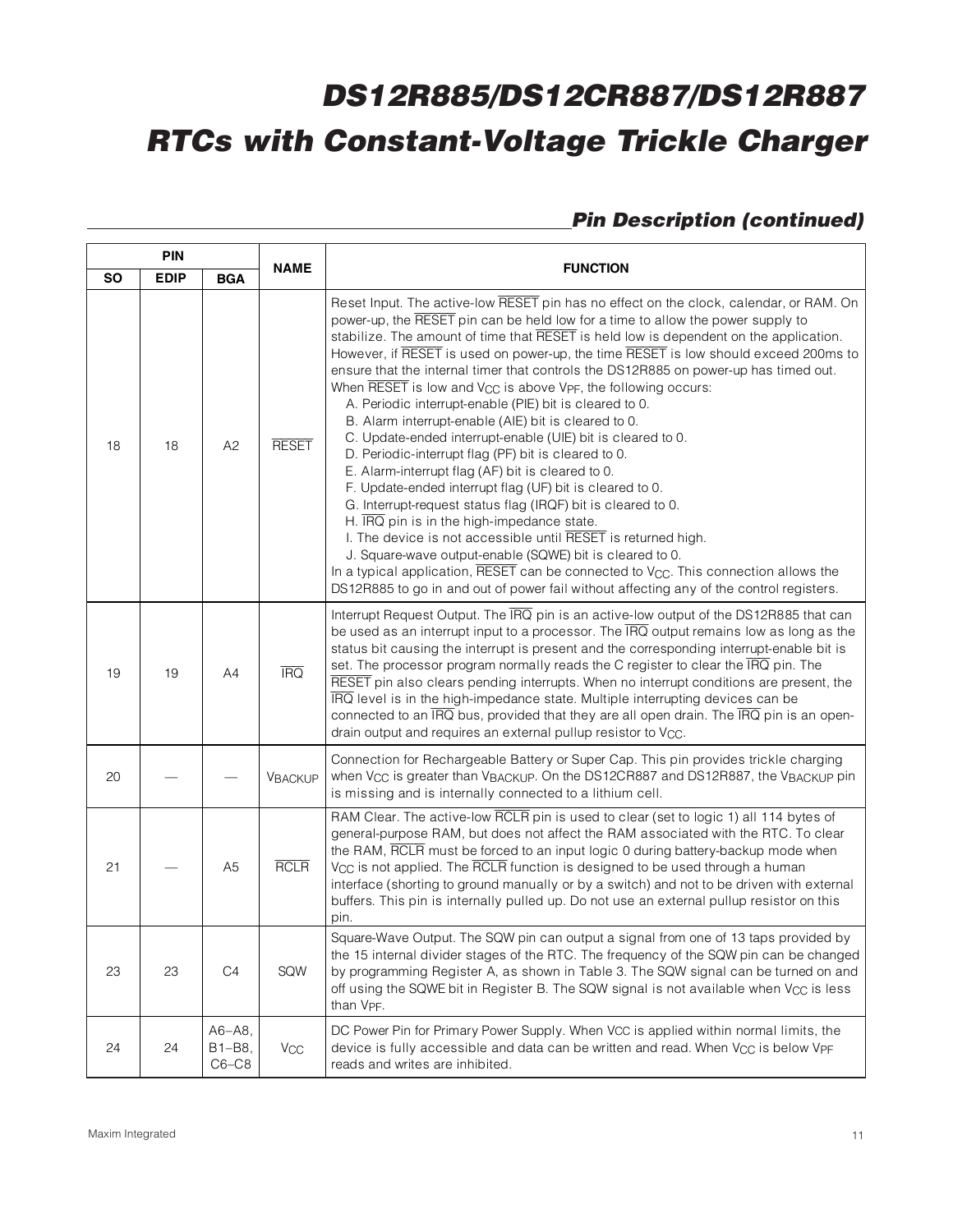### **Detailed Description**

The DS12R885 is a drop-in replacement for the DS12885 RTC. The device provides 14 bytes of realtime clock/calendar, alarm, and control/status registers and 114 bytes of nonvolatile, battery-backed static RAM. A time-of-day alarm, three maskable interrupts with a common interrupt output, and a programmable square-wave output are available. The DS12R885 also operates in either 24-hour or 12-hour format with an AM/PM indicator. A precision temperature-compensated circuit monitors the status of  $V_{CC}$ . If a primary power-supply failure is detected, the device automatically switches to a backup supply. The backup supply input supports either a rechargeable battery or a super cap, and includes an integrated trickle charger. The trickle charger is always enabled. The DS12R885 is accessed through a multiplexed address/data bus that supports Intel and Motorola modes.

The DS12R887 is a surface-mount package using the DS12R885 die, a 32.768kHz crystal, and a rechargeable battery. The device provides a real-time clock/calendar, one time-of-day alarm, three maskable interrupts with a common interrupt output, a programmable square wave, and 114 bytes of nonvolatile, batterybacked static RAM. The date at the end of the month is automatically adjusted for months with fewer than 31 days, including correction for leap years. It also operates in either 24-hour or 12-hour format with an AM/PM indicator. A precision temperature-compensated circuit monitors the status of  $V_{CC}$ . If a primary power failure is detected, the device automatically switches to a backup battery included in the package. The device is accessed through a multiplexed byte-wide interface, which supports both Intel and Motorola modes.

The DS12CR887 EDIP integrates a DS12R885 die with a crystal and battery. The charging circuit on the DS12R885 die is disabled. The battery has sufficient capacity to power the oscillator and registers for five years in the absence of V<sub>CC</sub> at +25°C.

The DS12R887 BGA includes a crystal and a rechargeable battery. A fully charged battery can power the oscillator and registers (typical current at +25°C) in the absence of V<sub>CC</sub> for approximately 11 days (10% of capacity consumed) or 98 days (90% capacity consumed). When the discharge depth is 10% of capacity, the battery can be recharged up to 1,000 times. If the discharge depth is 90% of capacity, the battery can be recharged up to 30 times. Thus, the life of the device would be approximately 30 years (11 days X 1,000 cycles) or 8 years (98 days x 30 cycles). Charging time to full capacity is approximately two days with  $V_{CC}$  applied.

Please consult related application notes for detailed information on battery lifetime versus depth of discharge, and expected product lifetime based upon battery cycles.

## **Oscillator Circuit**

The DS12R885 uses an external 32.768kHz crystal. The oscillator circuit does not require any external resistors or capacitors to operate. Table 1 specifies several crystal parameters for the external crystal. Figure 1 shows a functional schematic of the oscillator circuit. An enable bit in the control register controls the oscillator. Oscillator startup times are highly dependent upon crystal characteristics, PC board leakage, and layout. High ESR and excessive capacitive loads are the major contributors to long startup times. A circuit using a crystal with the recommended characteristics and proper layout usually starts within one second.

### **PARAMETER SYMBOL MIN TYP MAX UNITS Nominal** Frequency fo 32.768 kHz Series  $\begin{array}{c|c|c|c|c} \text{S} & \text{ESR} & & & & 50 & k\Omega \end{array}$ Load Loud Capacitance CL 12.5 pF

**Table 1. Crystal Specifications\***

\*The crystal, traces, and crystal input pins should be isolated from RF generating signals. Refer to Application Note 58: Crystal Considerations with Dallas Real-Time Clocks (RTCs) for additional specifications.



Figure 1. Oscillator Circuit Showing Internal Bias Network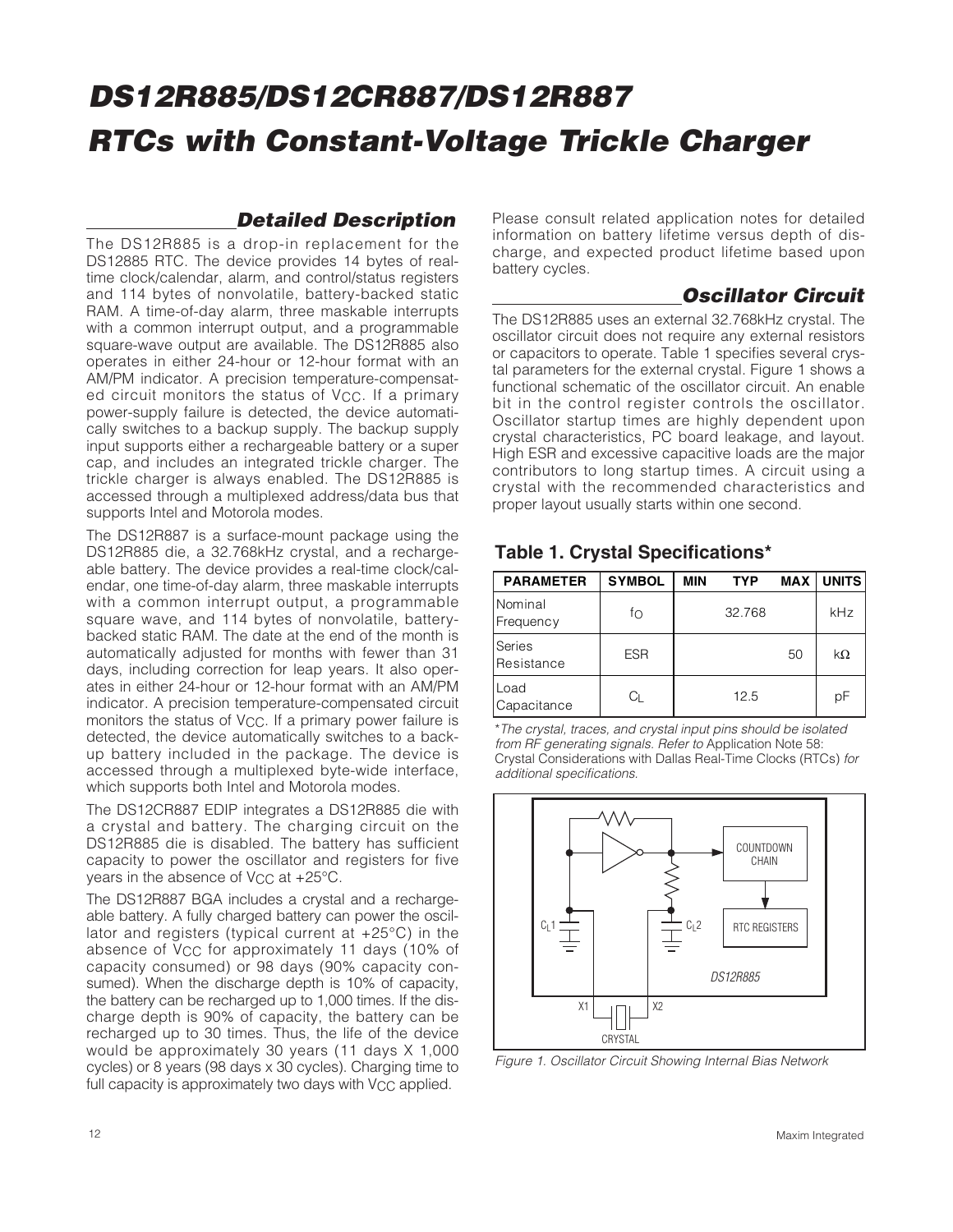An external 32.768kHz oscillator can also drive the DS12R885. In this configuration, the X1 pin is connected to the external oscillator signal and the X2 pin is left unconnected.

### **Clock Accuracy**

The accuracy of the clock is dependent upon the accuracy of the crystal and the accuracy of the match between the capacitive load of the oscillator circuit and the capacitive load for which the crystal was trimmed. Additional error is added by crystal frequency drift caused by temperature shifts. External circuit noise coupled into the oscillator circuit can result in the clock running fast. Figure 2 shows a typical PC board layout for isolation of the crystal and oscillator from noise. Refer to Application Note 58: Crystal Considerations with Dallas Real-Time Clocks (RTCs) for more detailed information.

The DS12R887 and DS12CR887 are calibrated at the factory to an accuracy of  $\pm 1$  minute per month at +25 $\degree$ C during data-retention time for the period t<sub>DR</sub>.

### **Power-Down/Power-Up Considerations**

The real-time clock continues to operate regardless of the V<sub>CC</sub> input level, and the RAM and alarm memory locations remain nonvolatile. VBACKUP must remain within the minimum and maximum limits when  $V_{CC}$  is not applied. When V<sub>CC</sub> is applied and exceeds V<sub>PF</sub> (power-fail trip point), the device becomes accessible after t<sub>REC</sub>—if the oscillator is running and the oscillator countdown chain is not in reset (Register A). This time allows the system to stablize after power is applied. If the oscillator is not enabled, the oscillator-enable bit is enabled on power-up, and the device becomes immediately accessible.

### **Time, Calendar, and Alarm Locations**

The time and calendar information is obtained by reading the appropriate register bytes. The time, calendar, and alarm are set or initialized by writing the appropriate register bytes. The contents of the 10 time, calendar, and alarm bytes can be either binary or binary-coded decimal (BCD) format.

The day-of-week register increments at midnight, incrementing from 1 through 7. The day-of-week register is



Figure 2. Layout Example

used by the daylight saving function, so the value 1 is defined as Sunday. The date at the end of the month is automatically adjusted for months with fewer than 31 days, including correction for leap years.

Before writing the internal time, calendar, and alarm registers, the SET bit in Register B should be written to logic 1 to prevent updates from occurring while access is being attempted. In addition to writing the 10 time, calendar, and alarm registers in a selected format (binary or BCD), the data mode bit (DM) of Register B must be set to the appropriate logic level. All 10 time, calendar, and alarm bytes must use the same data mode. The SET bit in Register B should be cleared after the data mode bit has been written to allow the RTC to update the time and calendar bytes. Once initialized, the RTC makes all updates in the selected mode. The data mode cannot be changed without reinitializing the 10 data bytes. Tables 2A and 2B show the BCD and binary formats of the time, calendar, and alarm locations.

The 24/12 bit cannot be changed without reinitializing the hour locations. When the 12-hour format is selected, the higher-order bit of the hours byte represents PM when it is logic 1. The time, calendar, and alarm bytes are always accessible because they are double-buffered. Once per second the seven bytes are advanced by one second and checked for an alarm condition.

If a read of the time and calendar data occurs during an update, a problem exists where seconds, minutes, hours, etc., may not correlate. The probability of reading incorrect time and calendar data is low. Several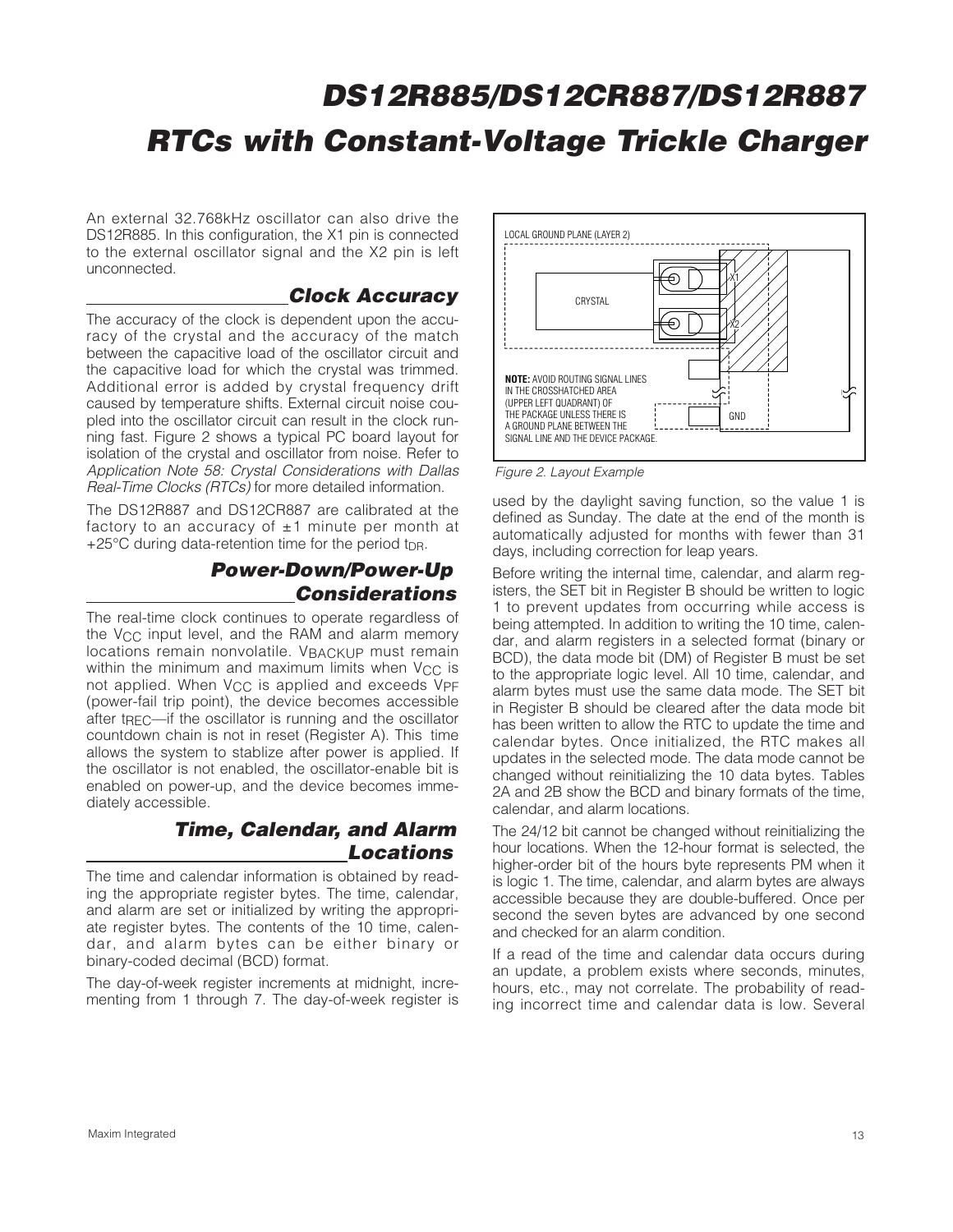methods of avoiding any possible incorrect time and calendar reads are covered later in this text.

The three alarm bytes can be used in two ways. First, when the alarm time is written in the appropriate hours, minutes, and seconds alarm locations, the alarm interrupt is initiated at the specified time each day, if the alarm-enable bit is high. In this mode, the "0" bits in the alarm registers and the corresponding time registers must always be written to 0 (Table 2A and 2B). Writing the 0 bits in the alarm and/or time registers to 1 can result in undefined operation.

The second use condition is to insert a "don't care" state in one or more of the three alarm bytes. The don'tcare code is any hexadecimal value from C0 to FF. The two most significant bits of each byte set the don't-care condition when at logic 1. An alarm is generated each hour when the don't-care bits are set in the hours byte. Similarly, an alarm is generated every minute with don't-care codes in the hours and minute alarm bytes. The don't-care codes in all three alarm bytes create an interrupt every second.

All 128 bytes can be directly written or read, except for the following:

- 1) Registers C and D are read-only.
- 2) Bit 7 of register A is read-only.
- 3) The MSB of the seconds byte is read-only.

| <b>ADDRESS</b>  | BIT <sub>7</sub> | BIT <sub>6</sub> | BIT <sub>5</sub> | BIT <sub>4</sub> | BIT <sub>3</sub> | BIT <sub>2</sub> | BIT <sub>1</sub> | BIT <sub>0</sub> | <b>FUNCTION</b> | <b>RANGE</b>   |
|-----------------|------------------|------------------|------------------|------------------|------------------|------------------|------------------|------------------|-----------------|----------------|
| 00H             | $\Omega$         |                  | 10 Seconds       |                  |                  | Seconds          |                  |                  | Seconds         | $00 - 59$      |
| 01H             | $\Omega$         |                  | 10 Seconds       |                  |                  | Seconds          |                  |                  | Seconds Alarm   | $00 - 59$      |
| 02H             | $\Omega$         |                  | 10 Minutes       |                  |                  | <b>Minutes</b>   |                  |                  | <b>Minutes</b>  | $00 - 59$      |
| 03H             | $\Omega$         |                  | 10 Minutes       |                  |                  | <b>Minutes</b>   |                  |                  | Minutes Alarm   | $00 - 59$      |
| 04H             | AM/PM            | 0                | 0                | 10 Hours         |                  | Hours            |                  |                  | Hours           | $1-12 + AM/PM$ |
|                 | $\mathbf 0$      |                  |                  | 10 Hours         |                  |                  |                  |                  |                 | $00 - 23$      |
| 05H             | AM/PM            | $\mathbf 0$      | $\Omega$         | 10 Hours         | <b>Hours</b>     |                  |                  |                  | Hours Alarm     | $1-12 + AM/PM$ |
|                 | 0                |                  |                  | 10 Hours         |                  |                  |                  |                  |                 | $00 - 23$      |
| 06H             | $\Omega$         | 0                | $\Omega$         | $\mathbf 0$      | $\mathbf{0}$     |                  | Day              |                  | Day             | $01 - 07$      |
| 07H             | $\mathbf 0$      | 0                |                  | 10 Date          |                  | Date             |                  |                  | Date            | $01 - 31$      |
| 08H             | $\Omega$         | 0                | $\Omega$         | 10 Months        |                  | Month            |                  |                  | Month           | $01 - 12$      |
| 09H             |                  |                  | 10 Years         |                  |                  | Year             |                  |                  | Year            | $00 - 99$      |
| 0AH             | UIP              | DV <sub>2</sub>  | DV <sub>1</sub>  | DV <sub>0</sub>  | RS3              | RS <sub>2</sub>  | RS <sub>1</sub>  | RS <sub>0</sub>  | Control         |                |
| 0 <sub>BH</sub> | <b>SET</b>       | PIE              | <b>AIE</b>       | <b>UIE</b>       | SQWE             | <b>DM</b>        | 24/12            | <b>DSE</b>       | Control         |                |
| 0CH             | <b>IRQF</b>      | <b>PF</b>        | AF               | UF               | $\Omega$         | 0                | $\mathbf{O}$     | $\mathbf 0$      | Control         |                |
| 0 <sub>DH</sub> | <b>VRT</b>       | 0                | $\mathbf 0$      | $\mathbf 0$      | $\mathbf 0$      | 0                | $\mathbf 0$      | $\mathbf 0$      | Control         |                |
| OEH-7F          | X                | X                | X                | X                | X                | X                | X                | X                | RAM             |                |

#### **Table 2A. Time, Calendar, and Alarm Data Modes—BCD Mode (DM = 0)**

 $X = Read/Write$  Bit.

**Note:** Unless otherwise specified, the state of the registers is not defined when power is first applied. Except for the seconds register, 0 bits in the time and date registers can be written to 1, but may be modified when the clock updates. 0 bits should always be written to 0 except for alarm mask bits.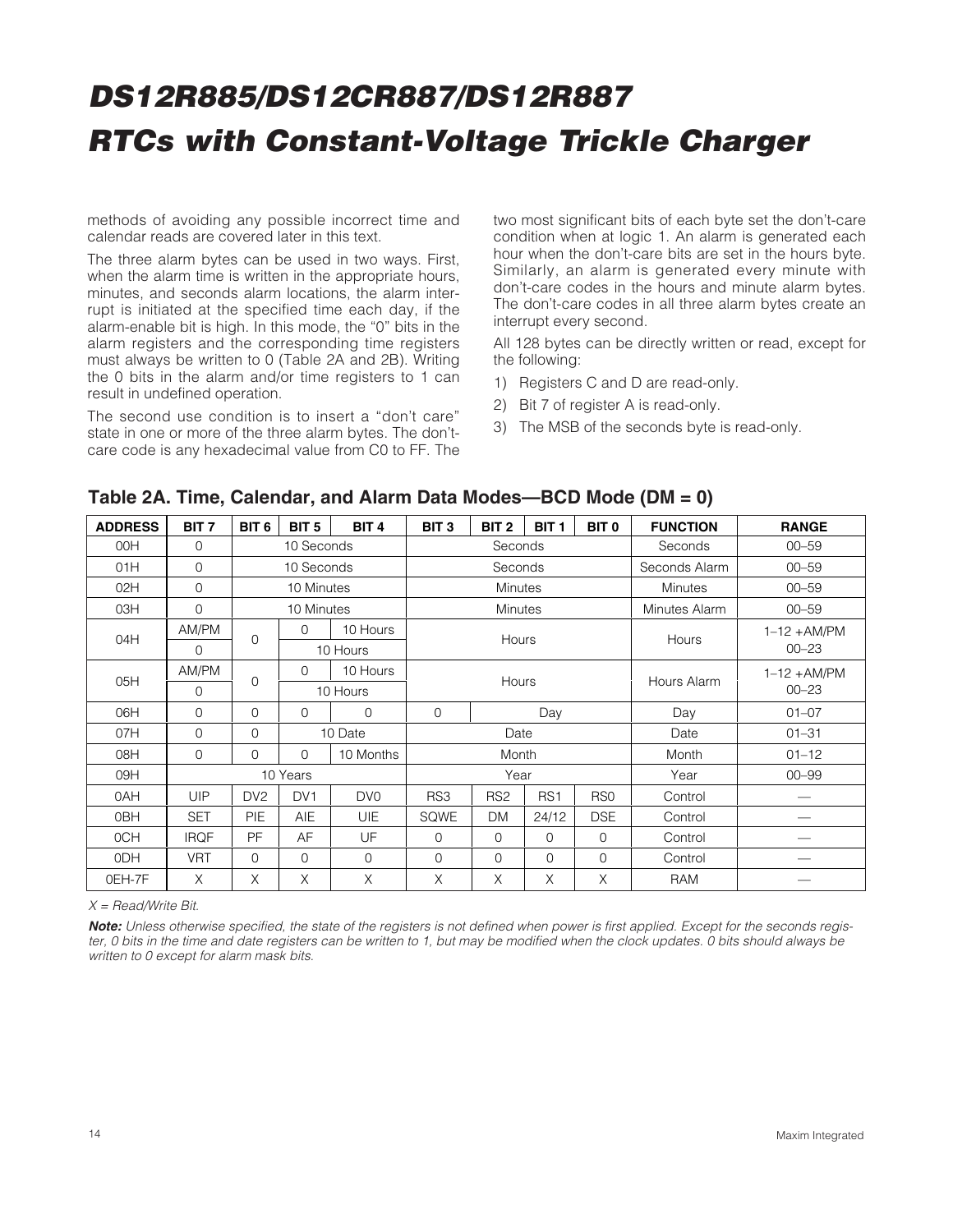| <b>ADDRESS</b> | BIT <sub>7</sub> | BIT <sub>6</sub> | BIT <sub>5</sub> | BIT <sub>4</sub>                                     | BIT <sub>3</sub> | BIT <sub>2</sub> | BIT <sub>1</sub> | BIT <sub>0</sub> | <b>FUNCTION</b> | <b>RANGE</b>    |
|----------------|------------------|------------------|------------------|------------------------------------------------------|------------------|------------------|------------------|------------------|-----------------|-----------------|
| 00H            | $\Omega$         | $\Omega$         |                  |                                                      | Seconds          |                  |                  |                  | Seconds         | $00 - 3B$       |
| 01H            | $\Omega$         | $\Omega$         |                  |                                                      | Seconds          |                  |                  |                  | Seconds Alarm   | $00 - 3B$       |
| 02H            | $\Omega$         | $\Omega$         |                  |                                                      | <b>Minutes</b>   |                  |                  |                  | <b>Minutes</b>  | $00 - 3B$       |
| 03H            | $\Omega$         | $\Omega$         |                  |                                                      | <b>Minutes</b>   |                  |                  |                  | Minutes Alarm   | $00 - 3B$       |
| 04H            | AM/PM            | $\mathbf 0$      | $\mathbf 0$      | $\Omega$                                             |                  | Hours            |                  |                  | Hours           | $01-0C + AM/PM$ |
|                | $\Omega$         |                  |                  |                                                      |                  | Hours            |                  |                  |                 | $00 - 17$       |
| 05H            | AM/PM            | $\mathbf 0$      | $\mathbf 0$      | $\mathbf 0$<br>Hours                                 |                  |                  |                  |                  | Hours Alarm     | $01-0C + AM/PM$ |
|                | $\Omega$         |                  |                  |                                                      | Hours            |                  |                  |                  |                 | $00 - 17$       |
| 06H            | $\Omega$         | $\Omega$         | $\Omega$         | $\Omega$                                             | $\Omega$         |                  |                  | Day              | Day             | $01 - 07$       |
| 07H            | $\Omega$         | $\mathbf 0$      | $\mathbf{0}$     |                                                      |                  | Date             |                  |                  | Date            | $01-1F$         |
| 08H            | $\Omega$         | $\mathbf 0$      | $\mathbf 0$      | $\mathbf 0$                                          |                  | Month            |                  |                  | Month           | $01-0C$         |
| 09H            | $\Omega$         |                  |                  |                                                      | Year             |                  |                  |                  | Year            | $00 - 63$       |
| 0AH            | <b>UIP</b>       | DV <sub>2</sub>  | DV <sub>1</sub>  | DV <sub>0</sub>                                      | RS3              | RS <sub>2</sub>  | RS <sub>1</sub>  | RS <sub>0</sub>  | Control         |                 |
| 0BH            | <b>SET</b>       | <b>PIE</b>       | AIE              | <b>UIE</b>                                           | SQWE             | <b>DM</b>        | 24/12            | <b>DSE</b>       | Control         |                 |
| 0CH            | <b>IRQF</b>      | <b>PF</b>        | AF               | UF<br>$\Omega$<br>$\Omega$<br>$\Omega$<br>$\Omega$   |                  |                  |                  | Control          |                 |                 |
| 0DH            | <b>VRT</b>       | $\Omega$         | $\Omega$         | $\mathbf 0$<br>$\Omega$<br>$\Omega$<br>0<br>$\Omega$ |                  |                  |                  | Control          |                 |                 |
| OEH-7F         | X                | X                | X                | X                                                    | $\times$         | X                | X                | X                | RAM             |                 |

### **Table 2B. Time, Calendar, and Alarm Data Modes—Binary Mode (DM = 1)**

 $X = Read/W$ rite Bit.

**Note:** Unless otherwise specified, the state of the registers is not defined when power is first applied. Except for the seconds register, 0 bits in the time and date registers can be written to 1, but may be modified when the clock updates. 0 bits should always be written to 0 except for alarm mask bits.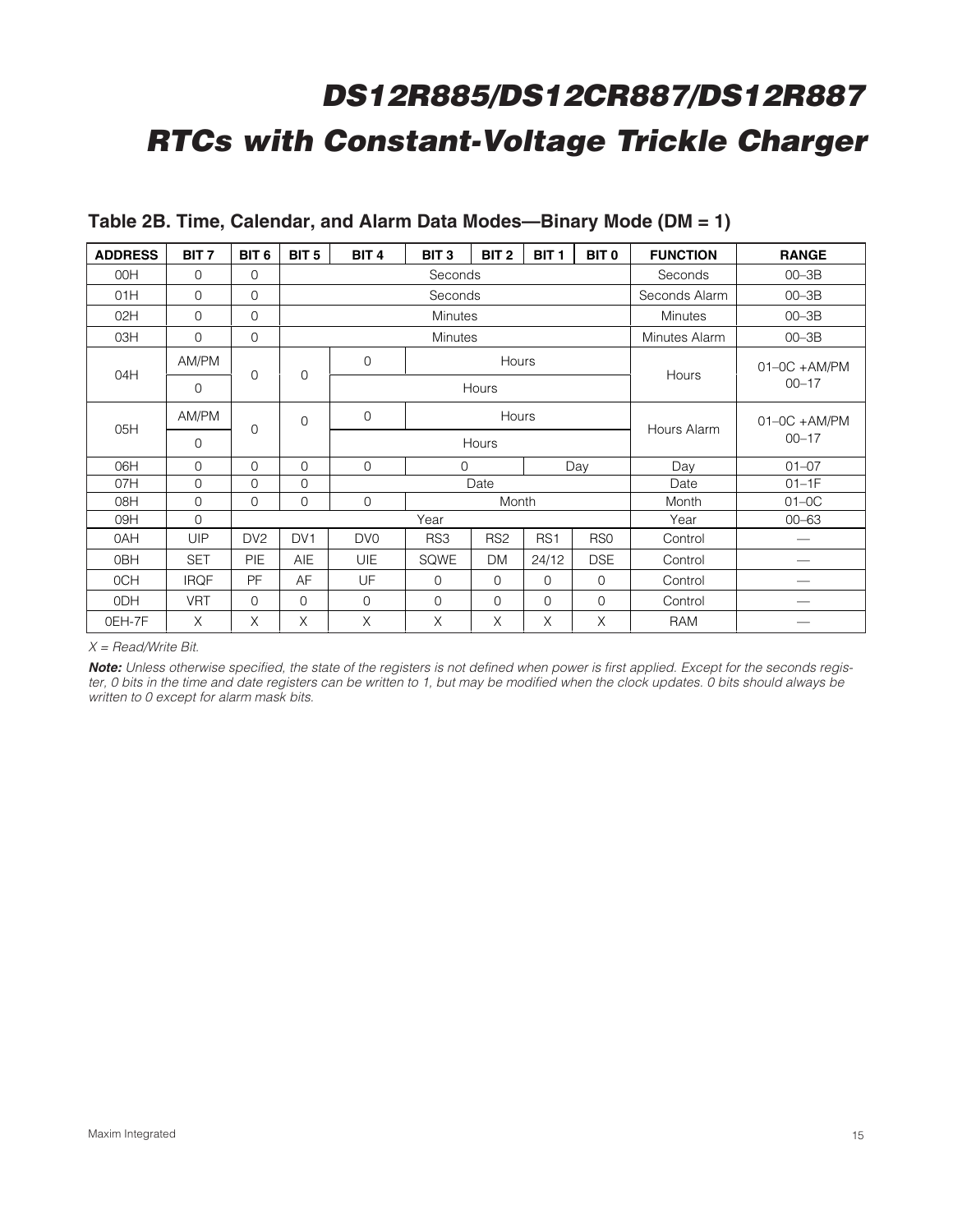# **Control Registers**

The DS12R885 has four control registers that are accessible at all times, even during the update cycle.

#### **Control Register A**

| BIT <sub>7</sub> | DIT C<br>DII.   | ם דומ | <b>BIT</b> | BIT <sub>3</sub> | פ דום<br>י ופ   | DIT.<br>DI  | BIT <sup>(</sup> |
|------------------|-----------------|-------|------------|------------------|-----------------|-------------|------------------|
| UIP              | DV <sub>2</sub> | DV1   | <b>DVC</b> | RS3              | RS <sub>2</sub> | DC-<br>ו טו | RSC<br>טטו ו     |

**Bit 7: Update-In-Progress (UIP).** This bit is a status flag that can be monitored. When the UIP bit is a 1, the update transfer occurs soon. When UIP is a 0, the update transfer does not occur for at least 244µs. The time, calendar, and alarm information in RAM is fully available for access when the UIP bit is 0. The UIP bit is read-only and is not affected by RESET. Writing the SET bit in Register B to a 1 inhibits any update transfer and clears the UIP status bit.

**Bits 6, 5, and 4: DV2, DV1, DV0.** These three bits are used to turn the oscillator on or off and to reset the countdown chain. A pattern of 010 is the only combination of bits that turn the oscillator on and allow the RTC to keep time. A pattern of 11x enables the oscillator but holds the countdown chain in reset. The next update occurs at 500ms after a pattern of 010 is written to DV0, DV1, and DV2.

**Bits 3 to 0: Rate Selector (RS3, RS2, RS1, RS0).** These four rate-selection bits select one of the 13 taps on the 15-stage divider or disable the divider output. The tap selected can be used to generate an output square wave (SQW pin) and/or a periodic interrupt. The user can do one of the following:

- 1) Enable the interrupt with the PIE bit;
- 2) Enable the SQW output pin with the SQWE bit;
- 3) Enable both at the same time and the same rate; or
- 4) Enable neither.

Table 3 lists the periodic interrupt rates and the squarewave frequencies that can be chosen with the RS bits. These four read/write bits are not affected by RESET.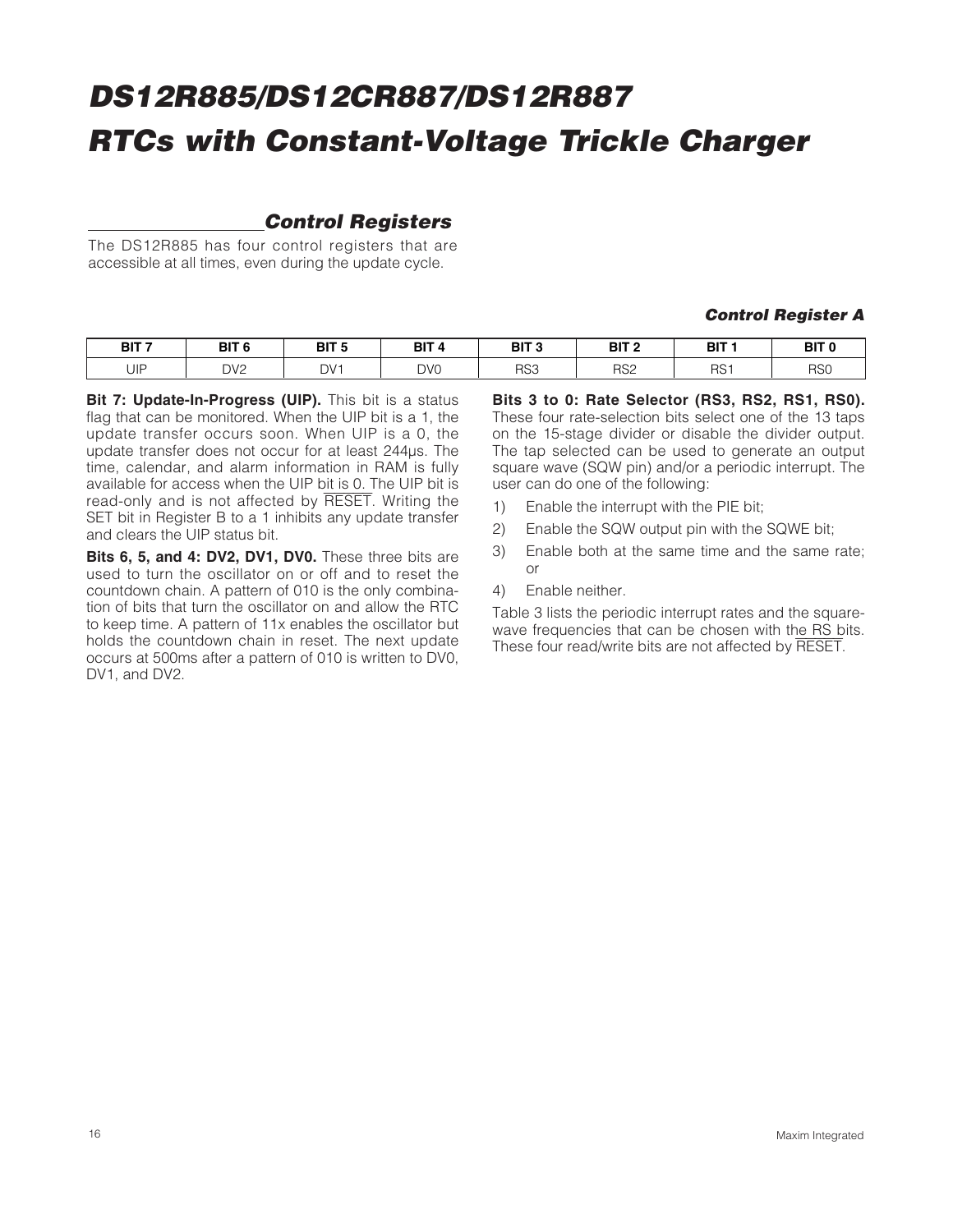# **DS12R885/DS12CR887/DS12R887**

#### **Control Register B**

| BIT <sub>7</sub><br>--- | BIT 6 | BIT <sub>5</sub>                          | BIT <sub>4</sub> | BIT <sub>3</sub><br>$\sim$ | BIT <sub>2</sub> | BIT <sub>1</sub> | BIT <sub>0</sub> |
|-------------------------|-------|-------------------------------------------|------------------|----------------------------|------------------|------------------|------------------|
| $\cap$ $\top$<br>SE I   | PIE   | $\overline{\phantom{0}}$<br>′∖ । ⊫<br>¬⊥∟ | UIE              | SQWE                       | DM               | 24/12            | NSE<br>⊔ບ∟       |

**Bit 7: SET.** When the SET bit is 0, the update transfer functions normally by advancing the counts once per second. When the SET bit is written to 1, any update transfer is inhibited, and the program can initialize the time and calendar bytes without an update occurring in the midst of initializing. Read cycles can be executed in a similar manner. SET is a read/write bit and is not affected by RESET or internal functions of the DS12R885.

**Bit 6: Periodic Interrupt Enable (PIE).** The PIE bit is a read/write bit that allows the periodic interrupt flag (PF) bit in Register C to drive the  $\overline{IRQ}$  pin low. When the PIE bit is set to 1, periodic interrupts are generated by driving the IRQ pin low at a rate specified by the RS3–RS0 bits of Register A. A 0 in the PIE bit blocks the IRQ output from being driven by a periodic interrupt, but the PF bit is still set at the periodic rate. PIE is not modified by any internal DS12R885 functions, but is cleared to 0 on RESET.

**Bit 5: Alarm Interrupt Enable (AIE).** This bit is a read/write bit that, when set to 1, permits the alarm flag (AF) bit in Register C to assert IRQ. An alarm interrupt occurs for each second that the three time bytes equal the three alarm bytes, including a don't-care alarm code of binary 11XXXXXX. The AF bit does not initiate the  $\overline{IRQ}$  signal when the AIE bit is set to 0. The internal functions of the DS12R885 do not affect the AIE bit, but is cleared to 0 on RESET.

**Bit 4: Update-Ended Interrupt Enable (UIE).** This bit is a read/write bit that enables the update-end flag (UF) bit in Register C to assert IRQ. The RESET pin going low or the SET bit going high clears the UIE bit. UIE is not modified by any internal DS12R885 functions, but is cleared to 0 on RESET.

**Bit 3: Square-Wave Enable (SQWE).** When this bit is set to 1, a square-wave signal at the frequency set by the rate-selection bits RS3–RS0 is driven out on the SQW pin. When the SQWE bit is set to 0, the SQW pin is held low. SQWE is a read/write bit and is cleared by RESET. SQWE is low if disabled, and is high impedance when V<sub>CC</sub> is below V<sub>PF</sub>. SQWE is cleared to 0 on RESET.

**Bit 2: Data Mode (DM).** This bit indicates whether time and calendar information is in binary or BCD format. The DM bit is set by the program to the appropriate format and can be read as required. This bit is not modified by internal functions or RESET. A 1 in DM signifies binary data, while a 0 in DM specifies BCD data.

**Bit 1: 24/12.** The 24/12 control bit establishes the format of the hours byte. A 1 indicates the 24-hour mode and a 0 indicates the 12-hour mode. This bit is read/write and is not affected by internal functions or RESET.

**Bit 0: Daylight Saving Enable (DSE).** This bit is a read/write bit that enables two daylight saving adjustments when DSE is set to 1. On the first Sunday in April, the time increments from 1:59:59 AM to 3:00:00 AM. On the last Sunday in October when the time first reaches 1:59:59 AM, it changes to 1:00:00 AM. When DSE is enabled, the internal logic tests for the first/last Sunday condition at midnight. If the DSE bit is not set when the test occurs, the daylight saving function does not operate correctly. These adjustments do not occur when the DSE bit is 0. This bit is not affected by internal functions or RESET.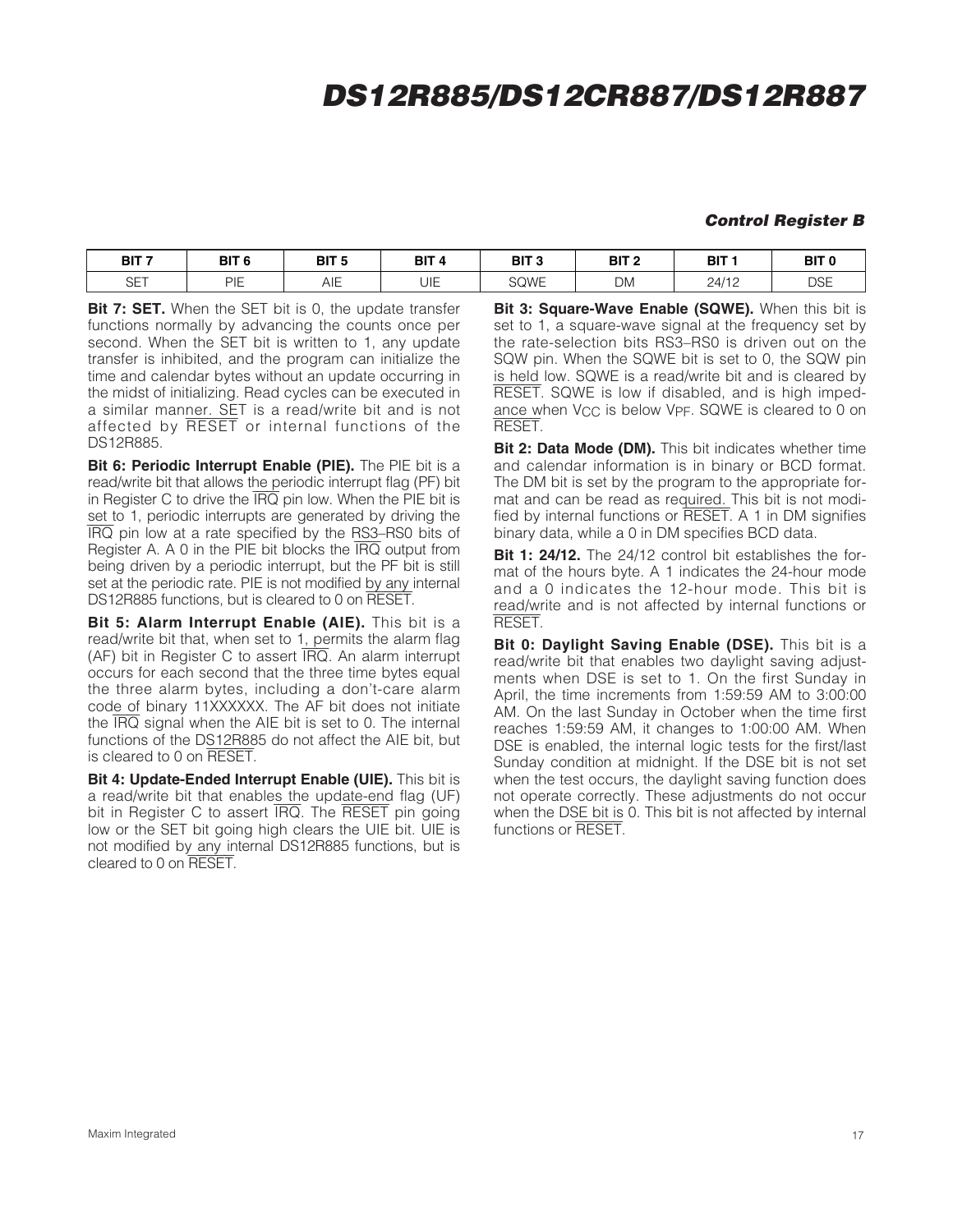# **DS12R885/DS12CR887/DS12R887**

#### **Control Register C**

| BIT <sub>7</sub> | OIT.<br>$\epsilon$<br>ы.<br>- 0 | DIT E<br>ы<br>- 11 | BIT | BIT <sub>3</sub><br>$\sim$ | י דום<br>י ווס | BIT | <b>BIT</b> |
|------------------|---------------------------------|--------------------|-----|----------------------------|----------------|-----|------------|
| <b>IRQF</b>      | nr.<br>◡                        |                    | ТD  |                            |                |     |            |

**Bit 7: Interrupt Request Flag (IRQF).** This bit is set to 1 when any of the following are true:

 $PF = PIF = 1$  $AF = AIE = 1$  $UF = UIE = 1$ 

Any time the IRQF bit is 1, the  $\overline{\text{IRQ}}$  pin is driven low. This bit can be cleared by reading Register C or with a RESET.

**Bit 6: Periodic Interrupt Flag (PF).** This bit is readonly and is set to 1 when an edge is detected on the selected tap of the divider chain. The RS3 through RS0 bits establish the periodic rate. PF is set to 1 independent of the state of the PIE bit. When both PF and PIE are 1s, the IRQ signal is active and sets the IRQF bit. This bit can be cleared by reading Register C or with a **RESET.** 

**Bit 5: Alarm Interrupt Flag (AF).** A 1 in the AF bit indicates that the current time has matched the alarm time. If the AIE bit is also 1, the  $\overline{\text{IRQ}}$  pin goes low and a 1 appears in the IRQF bit. This bit can be cleared by reading Register C or with a RESET.

**Bit 4: Update-Ended Interrupt Flag (UF).** This bit is set after each update cycle. When the UIE bit is set to 1, the 1 in UF causes the IRQF bit to be a 1, which asserts the  $\overline{IRQ}$  pin. This bit can be cleared by reading Register C or with a RESET.

**Bits 3 to 0: Unused.** These bits are unused in Register C. These bits always read 0 and cannot be written.

#### **Control Register D**

| BIT <sub>7</sub> | BIT <sub>6</sub> | --- - | BIT 4 | DIT O<br>DII<br>- 10 | DIT C<br>ы | BIT | <b>BIT</b> |
|------------------|------------------|-------|-------|----------------------|------------|-----|------------|
| VRT              |                  |       |       |                      |            |     |            |

**Bit 7: Valid RAM and Time (VRT).** This bit indicates the condition of the battery connected to the VBACKUP pin. This bit is not writeable and should always be 1 when read. If a 0 is ever present, an exhausted internal lithium energy source is indicated and both the contents of the RTC data and RAM data are questionable. This bit is unaffected by RESET.

**Bits 6 to 0: Unused.** The remaining bits of Register D are not usable. They cannot be written and they always read 0.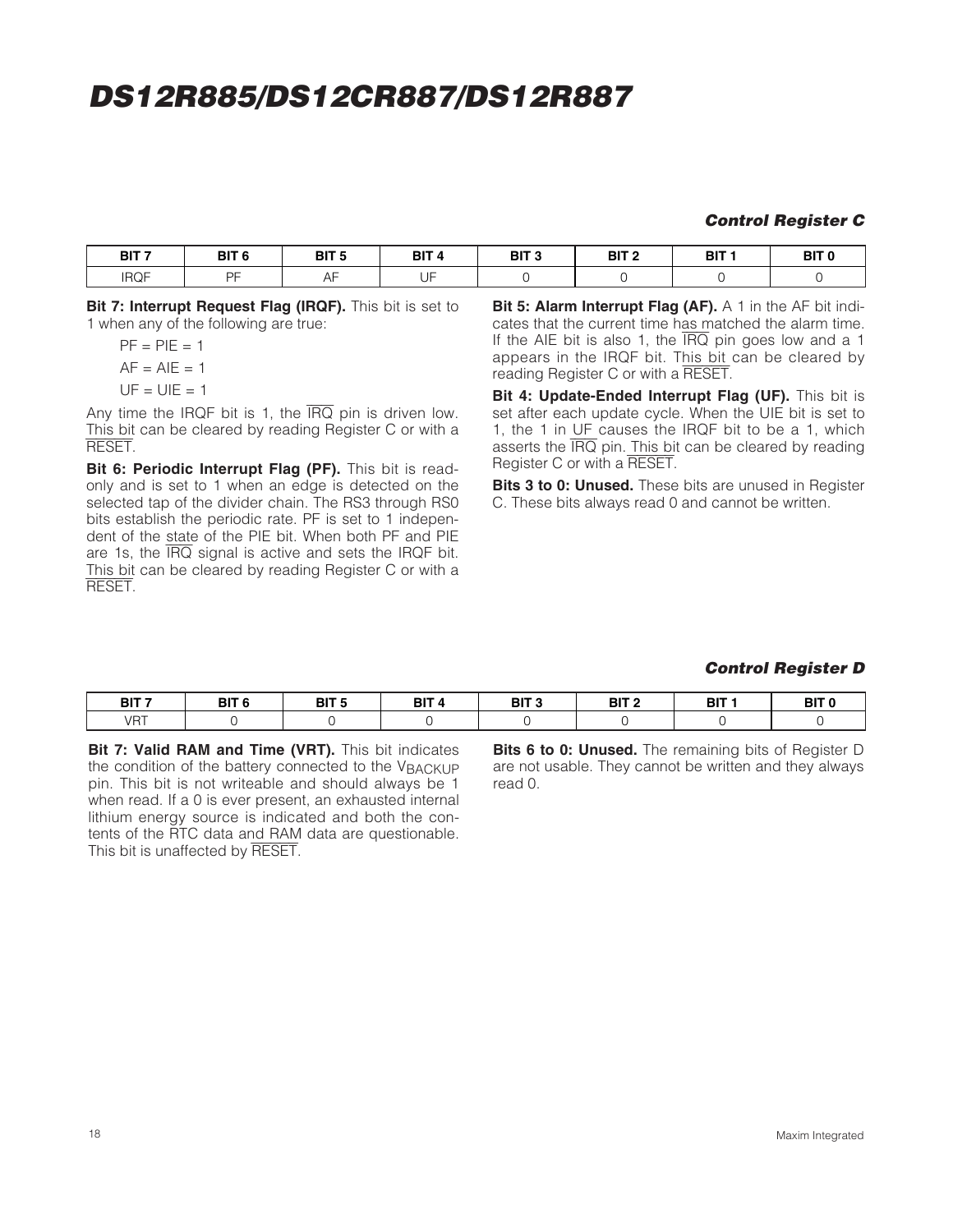### **Nonvolatile RAM (NV RAM)**

The 114 general-purpose NV RAM bytes are not dedicated to any special function within the DS12R885. They can be used by the processor program as battery-backed memory and are fully available during the update cycle.

#### **Interrupts**

The DS12R885 includes three separate, fully automatic sources of interrupt for a processor. The alarm interrupt can be programmed to occur at rates from once per second to once per day. The periodic interrupt can be selected for rates from 500ms to 122µs. The updateended interrupt can be used to indicate to the program that an update cycle is complete. Each of these independent interrupt conditions is described in greater detail in other sections of this text.

The processor program can select which interrupts, if any, are to be used. Three bits in Register B enable the interrupts. Writing a logic 1 to an interrupt-enable bit permits that interrupt to be initiated when the event occurs. A 0 in an interrupt-enable bit prohibits the IRQ pin from being asserted from that interrupt condition. If an interrupt flag is already set when an interrupt is enabled, IRQ is immediately set at an active level, although the interrupt initiating the event may have occurred earlier. As a result, there are cases where the program should clear such earlier initiated interrupts before first enabling new interrupts.

When an interrupt event occurs, the relating flag bit is set to logic 1 in Register C. These flag bits are set independent of the state of the corresponding enable bit in Register B. The flag bit can be used in a polling mode without enabling the corresponding enable bits. The interrupt flag bit is a status bit that software can interrogate as necessary. When a flag is set, an indication is given to software that an interrupt event has occurred since the flag bit was last read; however, care should be taken when using the flag bits as they are cleared each time Register C is read. Double latching is included with Register C so that bits that are set remain stable throughout the read cycle. All bits that are set (high) are cleared when read, and new interrupts that are pending during the read cycle are held until after the cycle is completed. One, two, or three bits can be set when reading Register C. Each used flag bit should be examined when Register C is read to ensure that no interrupts are lost.

The second flag bit method is used with fully enabled interrupts. When an interrupt flag bit is set and the corresponding interrupt-enable bit is also set, the  $\overline{\text{IRQ}}$  pin is asserted low. IRQ is asserted as long as at least one of the three interrupt sources has its flag and enable bits set. The IRQF bit in Register C is a 1 whenever the IRQ pin is driven low. Determination that the RTC initiated an interrupt is accomplished by reading Register C. A logic 1 in bit 7 (IRQF bit) indicates that one or more interrupts have been initiated by the DS12R885. The act of reading Register C clears all active flag bits and the IRQF bit.

# **Oscillator Control Bits**

When the DS12R887 and DS12CR887 are shipped from the factory, the internal oscillator is turned off. This feature prevents the lithium energy cell from being used until it is installed in a system.

A pattern of 010 in bits 4 to 6 of Register A turns the oscillator on and enables the countdown chain. A pattern of  $11x$  (DV2 = 1, DV1 = 1, DV0 = X) turns the oscillator on, but holds the countdown chain of the oscillator in reset. All other combinations of bits 4 to 6 keep the oscillator off.

### **Square-Wave Output Selection**

Thirteen of the 15 divider taps are made available to a 1 of-16 multiplexer, as shown in the functional diagram. The square-wave and periodic-interrupt generators share the output of the multiplexer. The RS0–RS3 bits in Register A establish the output frequency of the multiplexer (see Table 3). Once the frequency is selected, the output of the SQW pin can be turned on and off under program control with the square-wave enable bit, SQWE.

## **Periodic Interrupt Selection**

The periodic interrupt causes the  $\overline{IRQ}$  pin to go to an active state from once every 500ms to once every 122µs. This function is separate from the alarm interrupt, which can be output from once per second to once per day. The periodic interrupt rate is selected using the same Register A bits that select the squarewave frequency (Table 3). Changing the Register A bits affects the square-wave frequency and the periodicinterrupt output. However, each function has a separate enable bit in Register B. The SQWE bit controls the square-wave output. Similarly, the PIE bit in Register B enables the periodic interrupt. The periodic interrupt can be used with software counters to measure inputs, create output intervals, or await the next needed software function.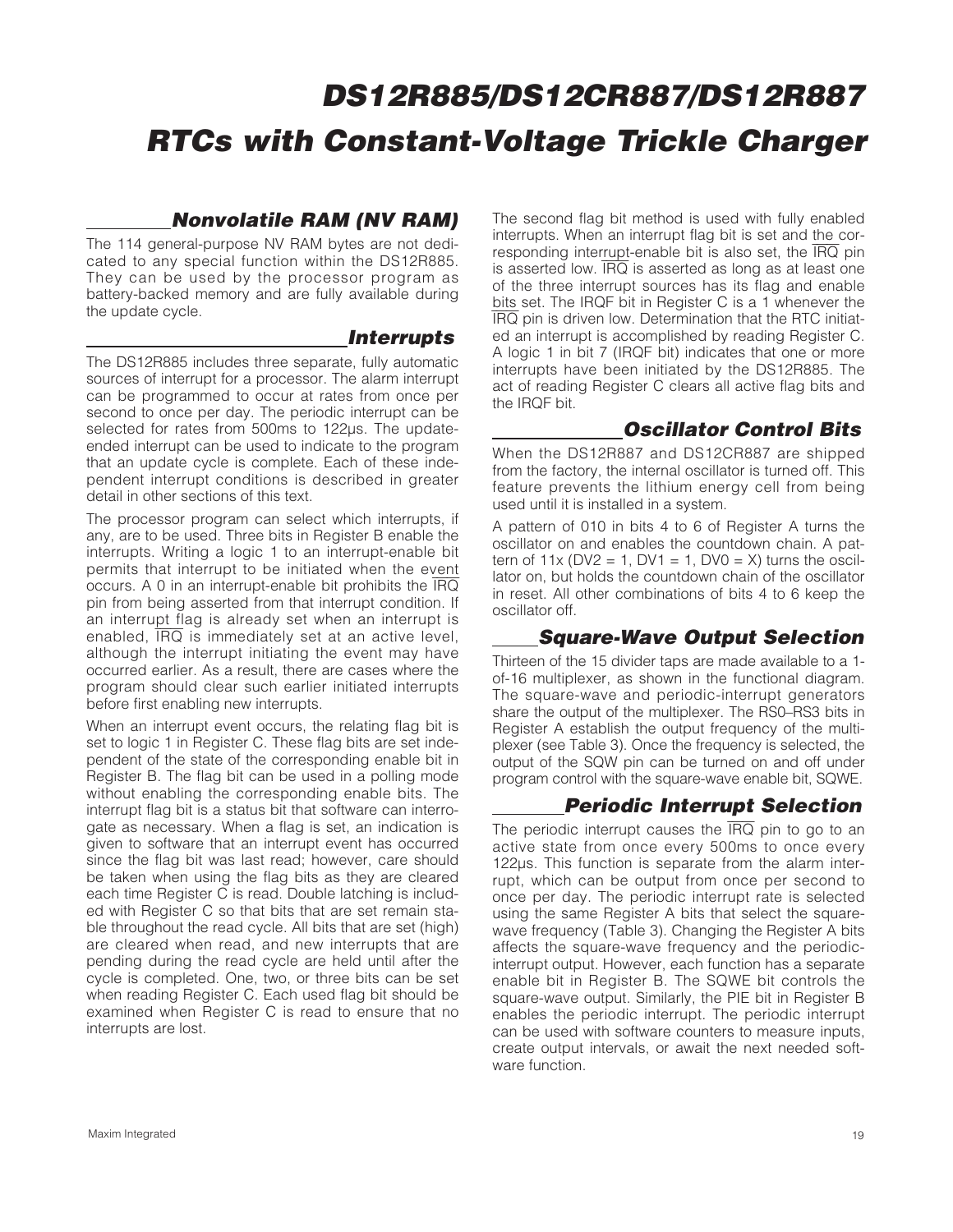|                 | <b>SELECT BITS</b><br><b>REGISTER A</b> |                 |                 | tpi PERIODIC<br><b>INTERRUPT</b> | <b>SQW OUTPUT</b><br><b>FREQUENCY</b> |  |
|-----------------|-----------------------------------------|-----------------|-----------------|----------------------------------|---------------------------------------|--|
| RS <sub>3</sub> | RS <sub>2</sub>                         | RS <sub>1</sub> | RS <sub>0</sub> | <b>RATE</b>                      |                                       |  |
| O               | $\Omega$                                | O               | O               | None                             | None                                  |  |
| 0               | $\Omega$                                | $\Omega$        | $\mathbf{1}$    | 3.90625ms                        | 256Hz                                 |  |
| $\Omega$        | 0                                       | 1               | $\Omega$        | 7.8125ms                         | 128Hz                                 |  |
| $\Omega$        | $\Omega$                                | 1               | 1               | 122.070us                        | 8.192kHz                              |  |
| $\Omega$        | 1                                       | $\Omega$        | $\Omega$        | 244.141us                        | 4.096kHz                              |  |
| 0               | $\mathbf{1}$                            | $\Omega$        | $\mathbf{1}$    | 488.281us                        | 2.048kHz                              |  |
| 0               | $\mathbf{1}$                            | 1               | $\Omega$        | 976.5625µs                       | 1.024kHz                              |  |
| 0               | 1                                       | 1               | 1               | 1.953125ms                       | 512Hz                                 |  |
| 1               | $\Omega$                                | $\Omega$        | $\Omega$        | 3.90625ms                        | 256Hz                                 |  |
| 1               | 0                                       | $\Omega$        | 1               | 7.8125ms                         | 128Hz                                 |  |
| 1               | $\Omega$                                | 1               | 0               | 15.625ms                         | 64Hz                                  |  |
| 1               | 0                                       | 1               | 1               | 31.25ms                          | 32Hz                                  |  |
| $\mathbf{1}$    | $\mathbf{1}$                            | $\Omega$        | $\Omega$        | 62.5ms                           | 16Hz                                  |  |
| $\mathbf{1}$    | 1                                       | $\Omega$        | 1               | 125ms                            | 8Hz                                   |  |
| $\mathbf{1}$    | 1                                       | 1               | $\Omega$        | 250 <sub>ms</sub>                | 4Hz                                   |  |
| 1               | 1                                       | 1               | 1               | 500 <sub>ms</sub>                | 2Hz                                   |  |

#### **Table 3. Periodic Interrupt Rate and Square-Wave Output Frequency**

### **Update Cycle**

The DS12R885 executes an update cycle once per second regardless of the SET bit in Register B. When the SET bit in Register B is set to 1, the user copy of the double-buffered time, calendar, and alarm bytes is frozen and does not update as the time increments. However, the time countdown chain continues to

update the internal copy of the buffer. This feature allows time to maintain accuracy independent of reading or writing the time, calendar, and alarm buffers, and also guarantees that time and calendar information is consistent. The update cycle also compares each alarm byte with the corresponding time byte and issues an alarm if a match or if a don't-care code is present in all three positions.

There are three methods that can handle RTC access that avoid any possibility of accessing inconsistent time and calendar data. The first method uses the updateended interrupt. If enabled, an interrupt occurs after every update cycle that indicates over 999ms is available to read valid time and date information. If this interrupt is used, the IRQF bit in Register C should be cleared before leaving the interrupt routine.

A second method uses the update-in-progress bit (UIP) in Register A to determine if the update cycle is in progress. The UIP bit pulses once per second. After the UIP bit goes high, the update transfer occurs 244µs later. If a low is read on the UIP bit, the user has at least 244µs before the time/calendar data is changed. Therefore, the user should avoid interrupt service routines that would cause the time needed to read valid time/calendar data to exceed 244µs.

The third method uses a periodic interrupt to determine if an update cycle is in progress. The UIP bit in Register A is set high between the setting of the PF bit in Register C (Figure 3). Periodic interrupts that occur at a rate greater than t<sub>BUC</sub> allow valid time and date information to be reached at each occurrence of the periodic interrupt. The reads should be complete within one  $(tp)/2 + tp/C$ to ensure that data is not read during the update cycle.



Figure 3. UIP and Periodic Interrupt Timing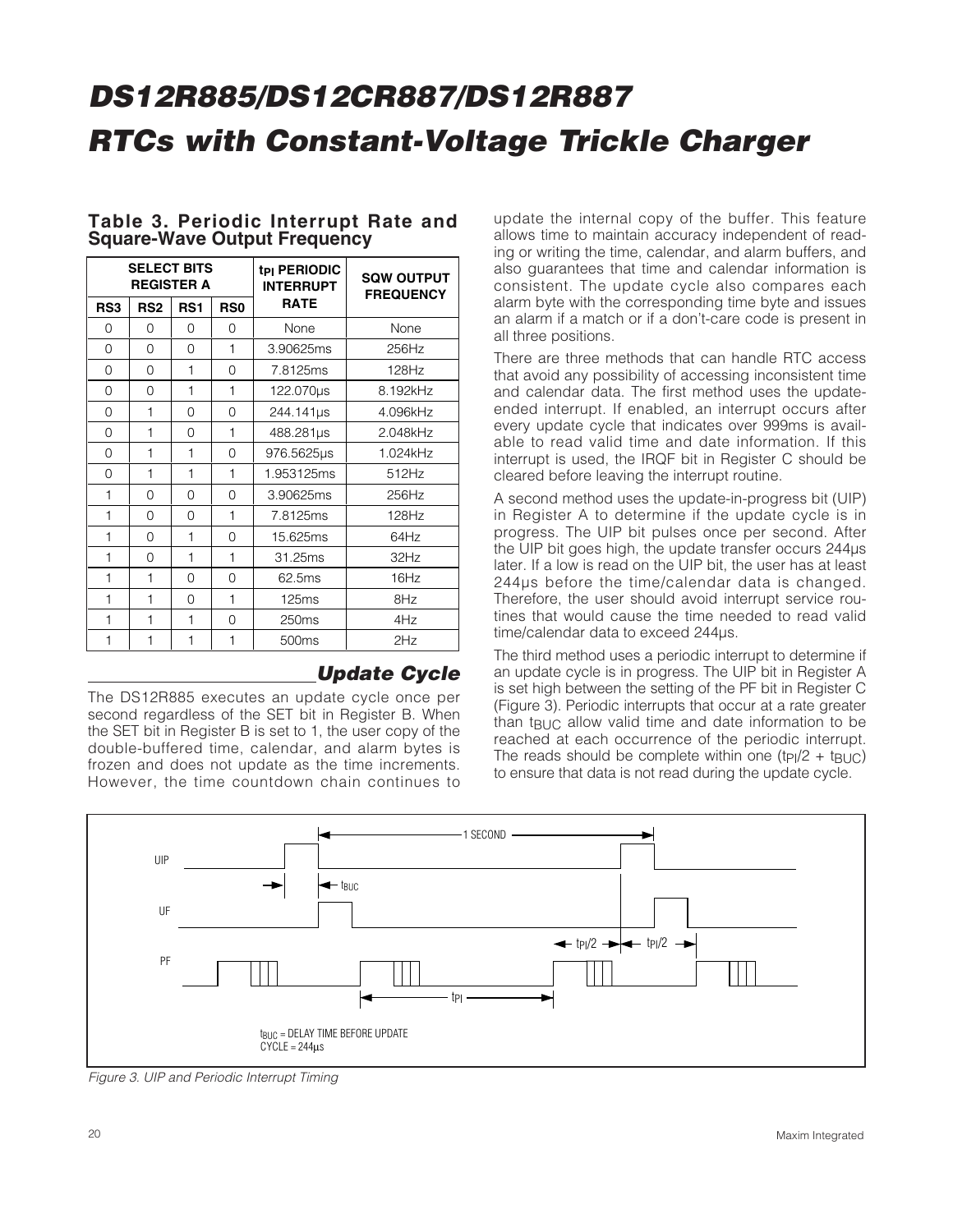### **Handling, PC Board Layout, and Assembly**

The EDIP and BGA packages contain a quartz tuningfork crystal. Pick-and-place equipment can be used, but precautions should be taken to ensure that excessive shocks are avoided. Ultrasonic cleaning should be avoided to prevent damage to the crystal.

The BGA package can be reflowed as long as the following conditions are met:

- 1. Preheating (below +160°C) is within 90 seconds.
- 2. Maximum time above +150°C is less than 180 seconds.
- 3. Maximum time above +170°C is less than 100 seconds.
- 4. Maximum time above +200°C is less than 60 seconds.
- 5. Maximum time above +220°C is less than 30 seconds.
- 6. Peak temperature is less than or equal to +225°C.

Exposure to reflow is limited to two times maximum.

Moisture-sensitive packages are shipped from the factory dry-packed. Handling instructions listed on the package label must be followed to prevent damage during reflow. Refer to the IPC/JEDEC J-STD-020 standard for Moisture-Sensitive Device (MSD) classifications.

The EDIP (DS12CR887) module can be successfully processed through conventional wave-soldering techniques so long as temperature exposure to the lithium energy source does not exceed +85°C. Post-solder cleaning with water-washing techniques is acceptable, provided that ultrasonic vibration is not used. Such cleaning can damage the crystal.

#### **Pin Configurations**

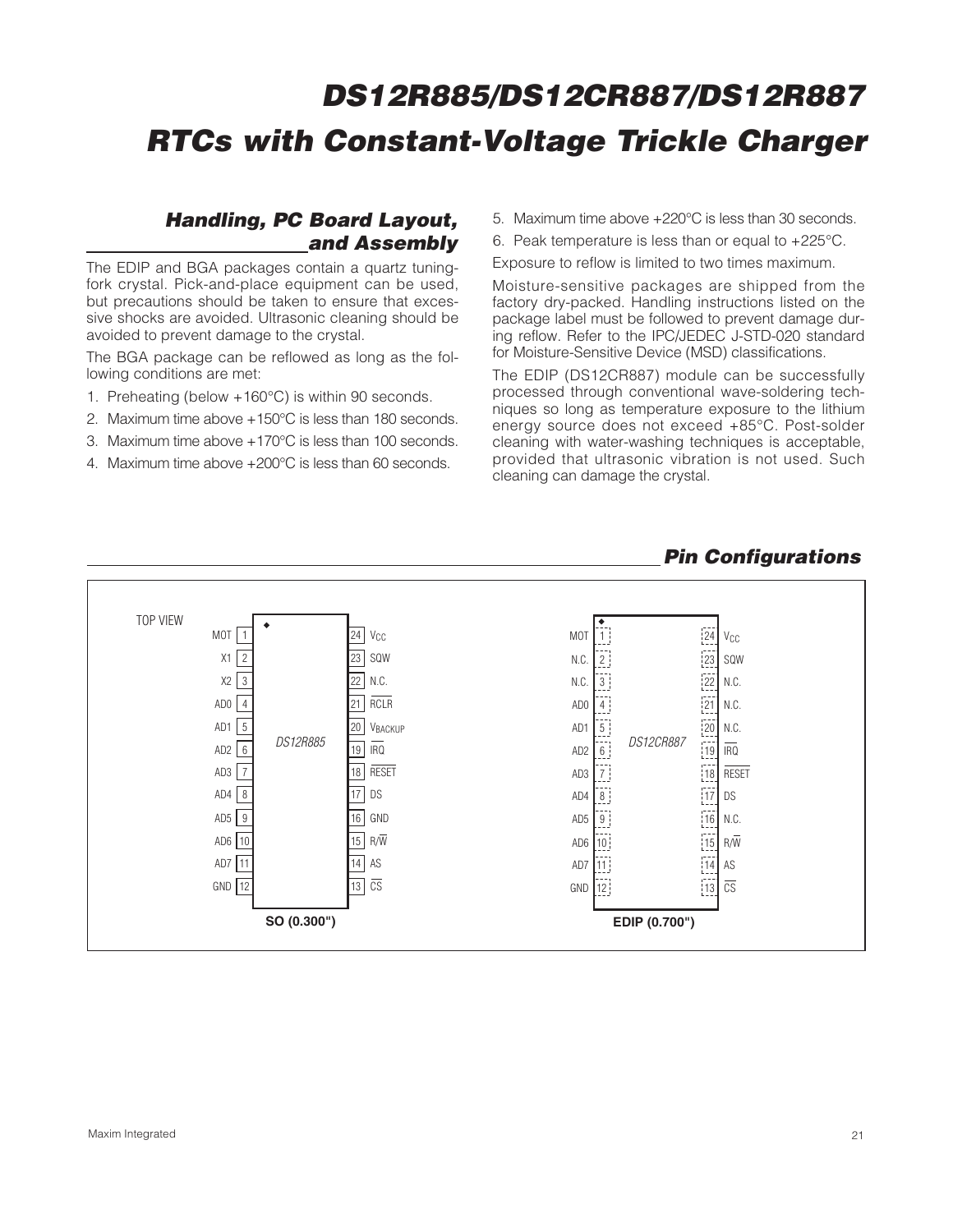

### **Pin Configurations (continued)**

## **Thermal Information**

| <b>PACKAGE</b> | THETA-JA (°C/W)   THETA-JC (°C/W) |  |
|----------------|-----------------------------------|--|
|                | '05                               |  |

# **Chip Information**

TRANSISTOR COUNT: 17,061 PROCESS: CMOS SUBSTRATE CONNECTED TO GROUND

### **Package Information**

For the latest package outline information and land patterns (footprints), go to **www.maximintegrated.com/packages**. Note that a "+", "#", or "-" in the package code indicates RoHS status only. Package drawings may show a different suffix character, but the drawing pertains to the package regardless of RoHS status.

| <b>PACKAGE TYPE</b> | <b>PACKAGE CODE</b> | DOCUMENT NO. |
|---------------------|---------------------|--------------|
| 24 SO               | $W24+1$             | 21-0042      |
| 24 FDIP             | $MDP24+1$           | 21-0241      |
| 48 BGA              | V48-H1              | 21-0364      |